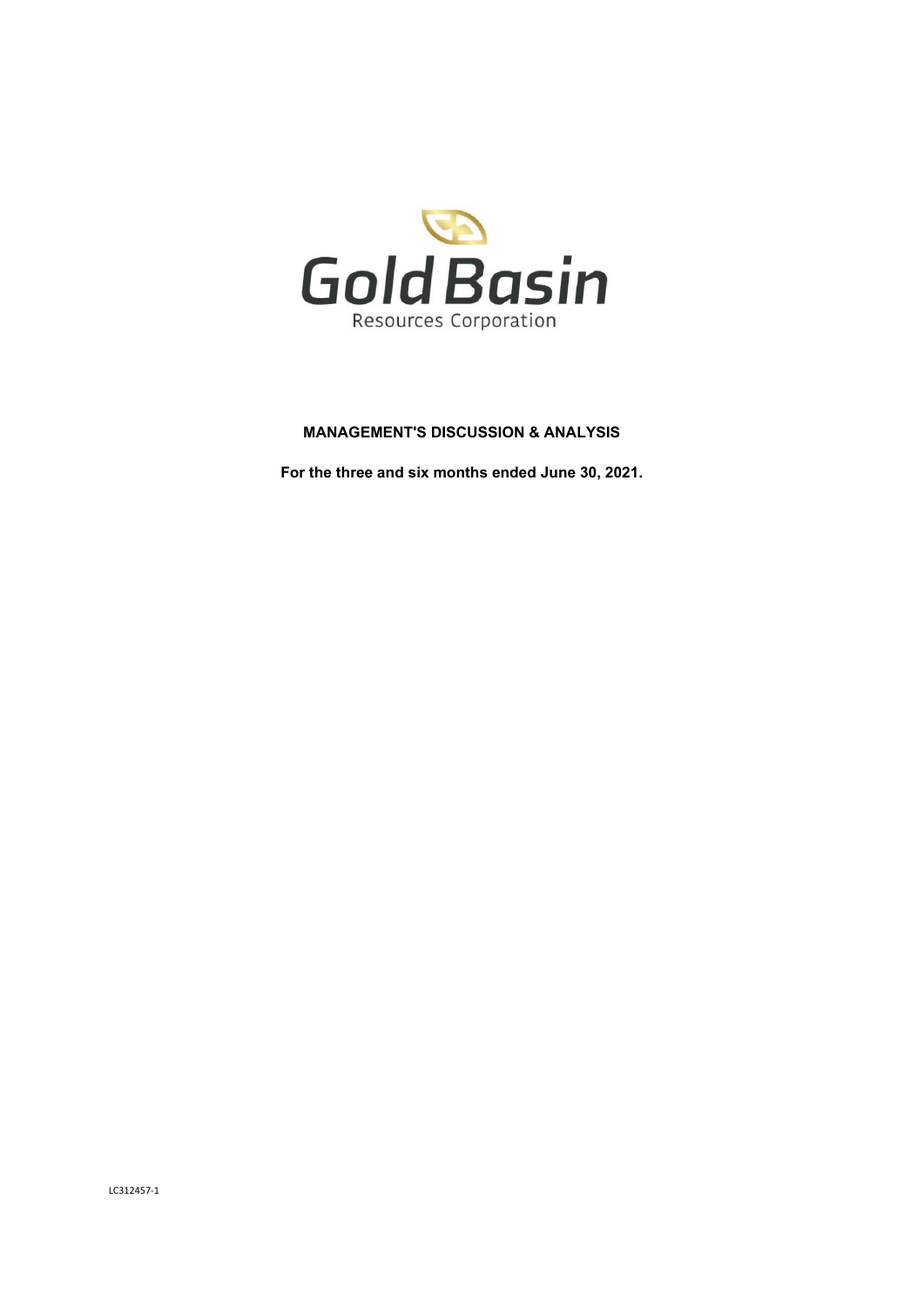## **REPORT DATE: August 30, 2021**

### **INTRODUCTION**

This Management's Discussion and Analysis ("MD&A") for Gold Basin Resources Corporation, formerly Fiorentina Minerals Inc. ("Gold Basin Resources" or the "Company") for the three and six months ended June 30, 2021 has been prepared by management, in accordance with the requirements of National Instrument 51-102 *Continuous Disclosure Obligations*, as of May 28, 2021, and contains a review and analysis of financial results for Gold Basin Resources for the three and six months ended June 30, 2021. This MD&A should be read in conjunction with the Company's condensed interim financial statements and the accompanying notes for the three and six months ended June 30, 2021. The Company's reporting currency is the Canadian dollar and all amounts in this MD&A are expressed in Canadian dollars unless otherwise noted. The Company reports its financial position, results of operations and cash-flows in accordance with International Financial Reporting Standards as issued by the International Accounting Standards Board.

## **FORWARD-LOOKING STATEMENTS**

This MD&A contains forward-looking statements and forward-looking information (collectively, "forwardlooking statements") within the meaning of applicable Canadian and U.S. securities legislation, including the *United States Private Securities Litigation Reform Act of 1995*, concerning the business, operations and financial performance and condition of the Company. All statements, other than statements of historical fact, included herein including, without limitation, management's expectations regarding the Company's growth, results of operations, estimated future revenues, future demand for and prices of gold and precious metals, business prospects and opportunities, future capital expenditures and financings (including the amount and nature thereof), anticipated content, commencement, and cost of exploration programs in respect of the Company's projects and mineral properties, anticipated exploration program results from exploration activities, the discovery and delineation of mineral deposits, resources and/or reserves on the Company's projects and mineral properties, and the anticipated business plans and timing of future activities of the Company, are forward-looking statements. In making the forward-looking statements in this MD&A, the Company has applied several material assumptions, including without limitation, that there will be investor interest in future financings, market fundamentals will result in sustained precious metals demand and prices, the receipt of any necessary permits, licenses and regulatory approvals in connection with the future exploration and development of the Company's projects in a timely manner, the availability of financing on suitable terms for the exploration and development of the Company's projects and the Company's ability to comply with environmental, health and safety laws. Although the Company believes that such statements are reasonable, it can give no assurance that such expectations will prove to be correct.

Often, but not always, forward-looking statements can be identified by the use of words such as "plans", "expects", "is expected", "may", "will", "budget", "scheduled", "estimates", "forecasts", "predicts", "intends", "targets", "aims", "anticipates" or "believes" or variations (including negative or grammatical variations) of such words and phrases or may be identified by statements to the effect that certain actions "may", "could", "should", "would", "might" or "will" be taken, occur or be achieved.

Forward looking information involves known and unknown risks, uncertainties and other factors which may cause the actual results, performance or achievements of the Company to differ materially from any future results, performance or achievements expressed or implied by the forward-looking information. Such risks and other factors include, among others: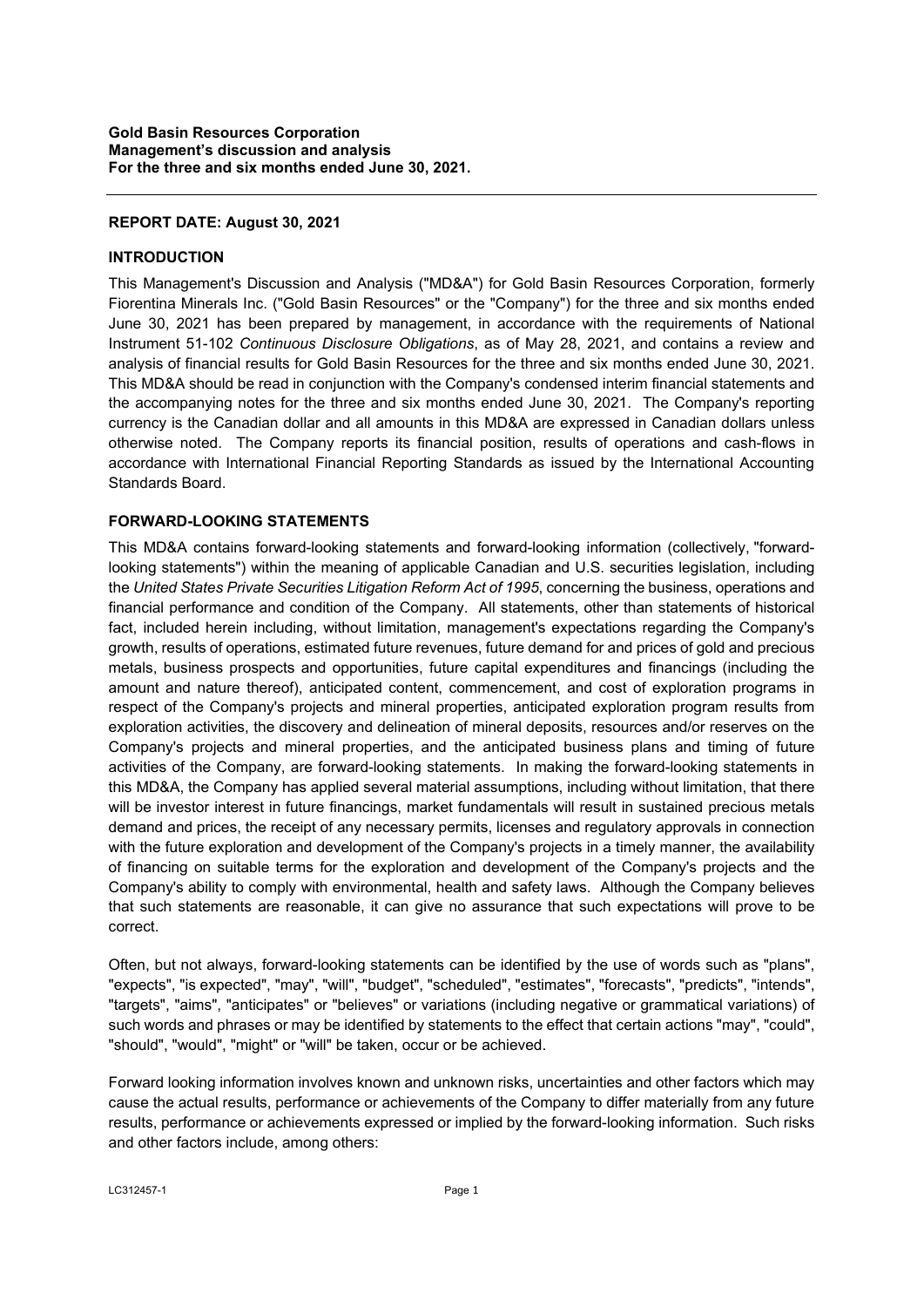- general business, economic, competitive, political and social uncertainties;
- the Company's strategies and objectives, both generally and in respect of its specific mineral properties or exploration and evaluation assets;
- the ability of the Company to obtain sufficient financing to fund its business activities and plans on an ongoing basis;
- operating and technical difficulties in connection with mineral exploration for the Company's projects generally, including the geological mapping, prospecting, drilling and sampling programs for the Company's projects;
- accuracy of probability simulations prepared to predict prospective mineral resources;
- actual results of exploration activities, including exploration results, the estimation or realization of mineral resources and mineral reserves, the timing and amount of estimated future production, costs of production, capital expenditures, and the costs and timing of the development of new deposits;
- changes in project parameters as plans continue to be refined;
- possible variations in ore grade or recovery rates, possible failures of plants, equipment or processes to operate as anticipated, accidents, labour disputes and other risks of the mining industry;
- delays in obtaining governmental and regulatory approvals, permits or financing or in the completion of development or construction activities;
- changes in laws, regulations and policies affecting mining operations, hedging practices, currency fluctuations, title disputes or claims limitations on insurance coverage and the timing and possible outcome of pending litigation, environmental issues and liabilities, risks related to joint venture operations, and risks related to the integration of acquisitions;
- requirements for additional capital, future prices of precious metals, changes in general economic conditions, changes in the financial markets and in the demand and market price for commodities;
- risks relating to epidemics or pandemics such as COVID–19, including the impact of COVID–19 on the Company's business, financial condition and results of operations; and
- those factors discussed under the headings "Risk and Uncertainties" and "Financial Instruments and Risk Management" in this MD&A and other filings of the Company with the Canadian Securities Authorities, copies of which can be found under the Company's profile on the SEDAR website at www.sedar.com.

These factors should be carefully considered and readers are cautioned not to place undue reliance on forward-looking statements. Although the forward-looking information contained in this MD&A is based upon what management believes to be reasonable assumptions, there can be no assurance that such forward-looking information will prove to be accurate, as actual results and future events could differ materially from those anticipated in such information. Such forward-looking information is made as of the date of this MD&A and, other than as required by law, the Company assumes no obligation to update or revise such forward-looking information to reflect new events or circumstances.

### **BUSINESS OVERVIEW**

The Company is a publicly traded mineral exploration company, whose common shares are listed on the Canadian Securities Exchange (the "CSE") under the symbol "GXX" and on the OTCQB Venture Market under the symbol "GXXFF". The Company is principally engaged in the acquisition, exploration and development of North American mineral properties.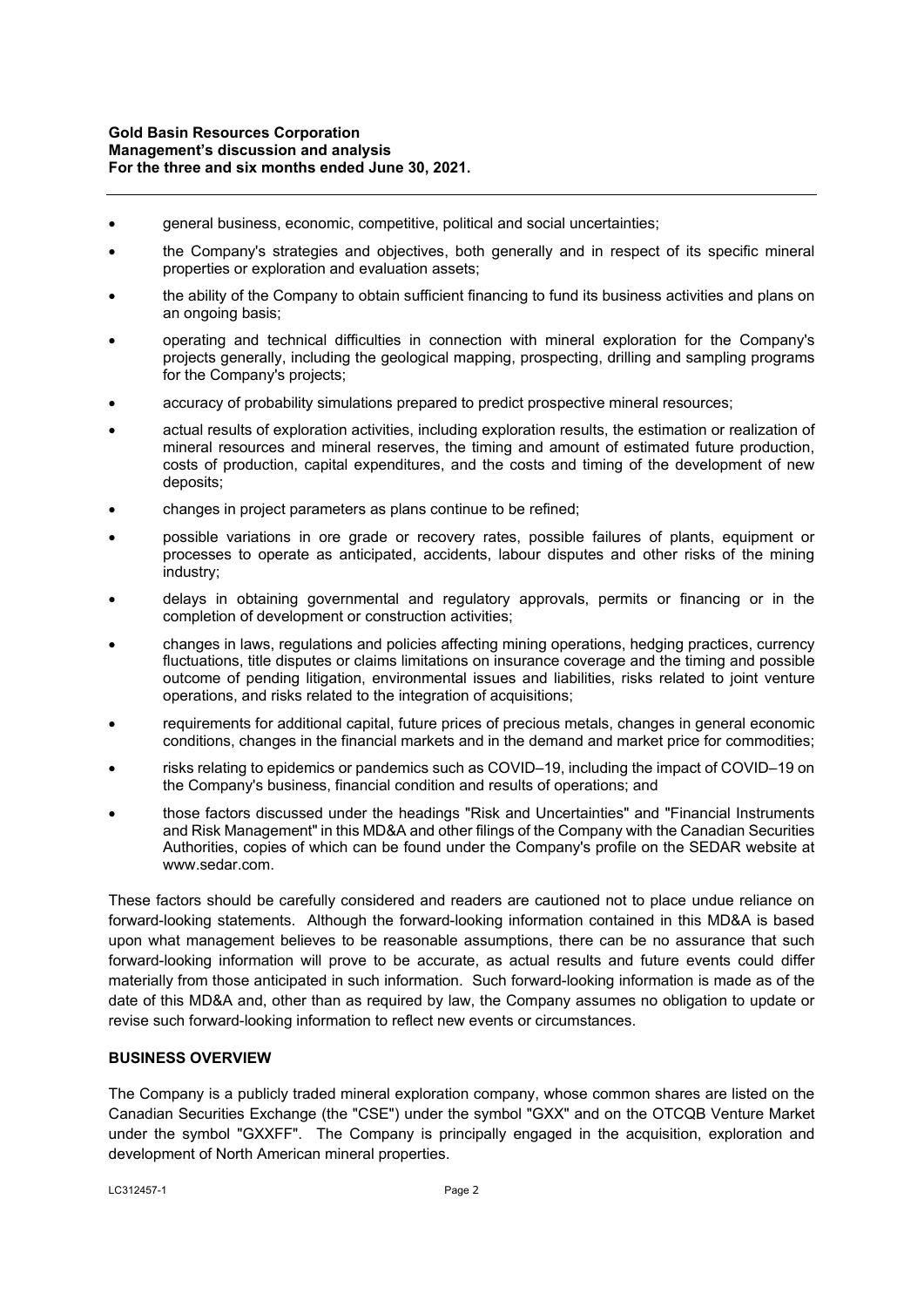The Company's exploration assets are grouped together as the Gold Basin project (the "Gold Basin Project" or the "Project") and the mining claims are located in Mojave County, Arizona, United States, which Project area is described in more detail below.

The Company's head office and registered and records offices are located at 1170 – 1040 West Georgia Street, Vancouver, British Columbia, V6E 4H1, Canada.

## **COVID-19**

The Company's priority is the health and safety of its workforce. No positive COVID-19 cases have been reported among the Company's employees, consultants, contractors, or their families. Company employees, consultants and service providers in Canada, the United States and Australia are working from home where possible. As a response to the COVID-19 crisis, Australia implemented strict lock-down protocols for the population in general during 2020 and the months following. In the United States, Arizona state measures permitted the Company to begin exploration work.

No matters or circumstances have arisen since the end of the financial year, including the COVID-19 pandemic, which significantly affected or may significantly affect the operations of the Company, the results of those operations, or the state of affairs of the Company in the future financial years.

### **EXPLORATION PROJECTS**

The Company has exploration assets in Arizona, U.S.A., which are described in more detail below.

### **Gold Basin Project**

### *Property Description*

The Gold Basin Project is located approximately 70 miles southeast of Las Vegas, Nevada, and 50 miles northwest of Kingman, Arizona, in the Gold Basin mining district of Mohave County, Arizona, U.S.A, and is accessible via Interstate Highway 93 from either Las Vegas or Kingman. The approximate geographic center of the Gold Basin Project area is located at 35˚48'N latitude and 114˚14'W longitude (N3,963,278m, E748,824m; WGS84, UTM Zone 11S). The Project area is comprised of 5 split estate mineral rights (2,389 acres) and 290 unpatented federal mining claims (5,280 acres), which together total approximately 7,669 acres (roughly 12 mi2) of land surface.

### *Property Acquisition*

The Company entered into two assignment and assumption agreements dated June 16, 2020 with Centric Minerals Corporation ("Centric"), an arm's length private British Columbia corporation, whereby Centric assigned to the Company all of its rights under two letter agreements with third party vendors that were at arm's length to the Company. The Company was assigned the right to acquire an approximate aggregate 75% interest in and to the Gold Basin Project (the "Assignment") in consideration for 8,000,000 common shares in its capital, and subsequently the Company negotiated the acquisition of a 100% interest in the Project.

Following the Assignment, the Company entered into a relinquishment of rights and release deed, and a relinquishment of rights agreement and termination, whereby certain third parties with existing rights to the Project (the "Vendors") agreed to relinquish all of their right, title and interest in the Project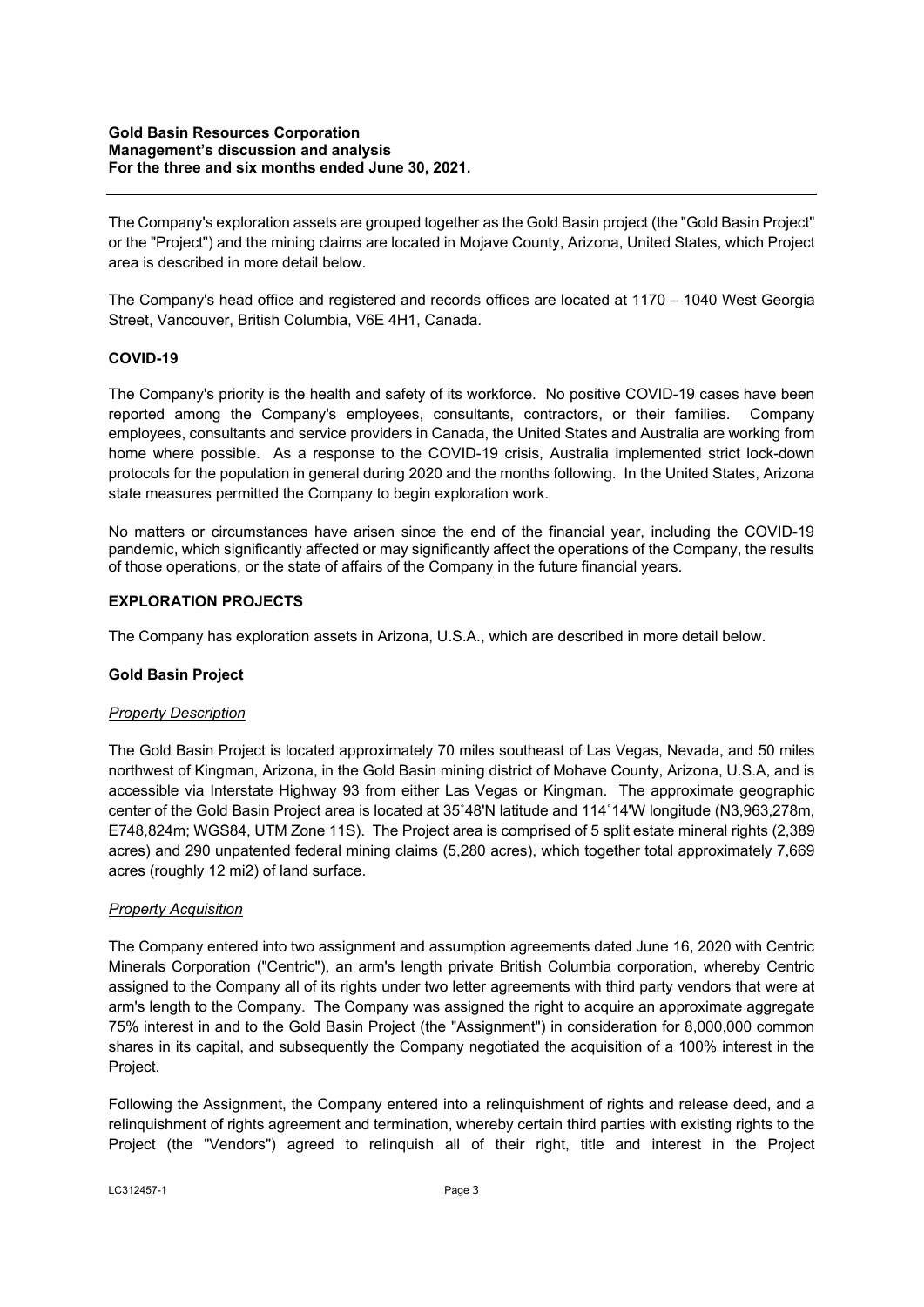(the "Relinquishment") in favour of the underlying owner of the Project, Aurum Exploration Inc. ("Aurum"), effective September 3, 2020. As consideration for the Relinquishment, the Company made a cash payment of AU\$1,000,000 and issued an aggregate of 10,000,001 common shares in its capital, valued at \$4,625,000, to the Vendors.

The Company acquired its 100% interest in the Project through its wholly-owned subsidiary Gold Basin Resources (Arizona), Inc., ("Gold Basin (US)") pursuant to a purchase and sale agreement made as of September 3, 2020 (the "Purchase Agreement") among the Company, Gold Basin (US), and Aurum (the "Property Acquisition"). All of Aurum's right, title and interest in the 290 unpatented federal mining claims which comprise the bulk of the Project area was transferred to Gold Basin (US) by Quitclaim Deed on September 14, 2020. Pursuant to the Purchase Agreement, the Company issued an aggregate of 15,000,000 common shares in its capital to Aurum's nominees with the value of \$6,000,000. The closing of the Property Acquisition took place on September 18, 2020.

The 290 unpatented federal mining claims are also subject to a 1% Gross Returns Royalty (the "Centric Royalty") held by Centric Minerals Management Pty Ltd ("Centric (AUS)") pursuant to a gross returns royalty agreement dated as of January 1, 2020 between Aurum and Centric (AUS) (the "Centric Royalty Agreement"). The Centric Royalty Agreement was assigned to Gold Basin (US) by Aurum pursuant to an assignment and assumption agreement made effective as of September 14, 2020 among Aurum, Gold Basin (US) and Centric (AUS), whereby Aurum assigned all of its right, title, benefit and interest in the Centric Royalty Agreement to Gold Basin (US) and Gold Basin (US) assumed all of Aurum's obligations thereunder, including the payment of the Centric Royalty thereunder.

The split estate mineral rights are subject to a perpetual production royalty held by Newmont Corporation of 3.5% gross returns from the sale or other disposition of all metals and minerals produced from those portions of the Project area previously owned by Sante Fe Pacific Railroad Company pursuant to the terms of an option agreement entered into by Sante Fe Pacific Railroad Company and Aurumbank Incorporated as of February 9, 2004.

The Company has filed a National Instrument 43-101 *Standards of Disclosure for Mineral Projects* ("NI 43- 101") Technical Report entitled "National Instrument 43-101 Technical Report, Geology and Exploration at the Gold Basin Project, Mohave County, Arizona, USA", dated February 25, 2021 with an effective date of February 5, 2021 (the "Technical Report"). The Technical Report was prepared by Hard Rock Consulting LLC, and can be viewed on the Company's profile on the SEDAR website at www.sedar.com and on the Company's website.

A large portion of the technical information included below is sourced from the Technical Report. As the information is necessarily summarized, readers are encouraged to review the Technical Report in its entirety, including all qualifications and assumptions. The Technical Report is intended to be read as a whole, and sections should not be read or relied upon out of context. For the purposes of the following summary, capitalized terms not defined herein have the meanings given to them in the Technical Report.*Accessibility*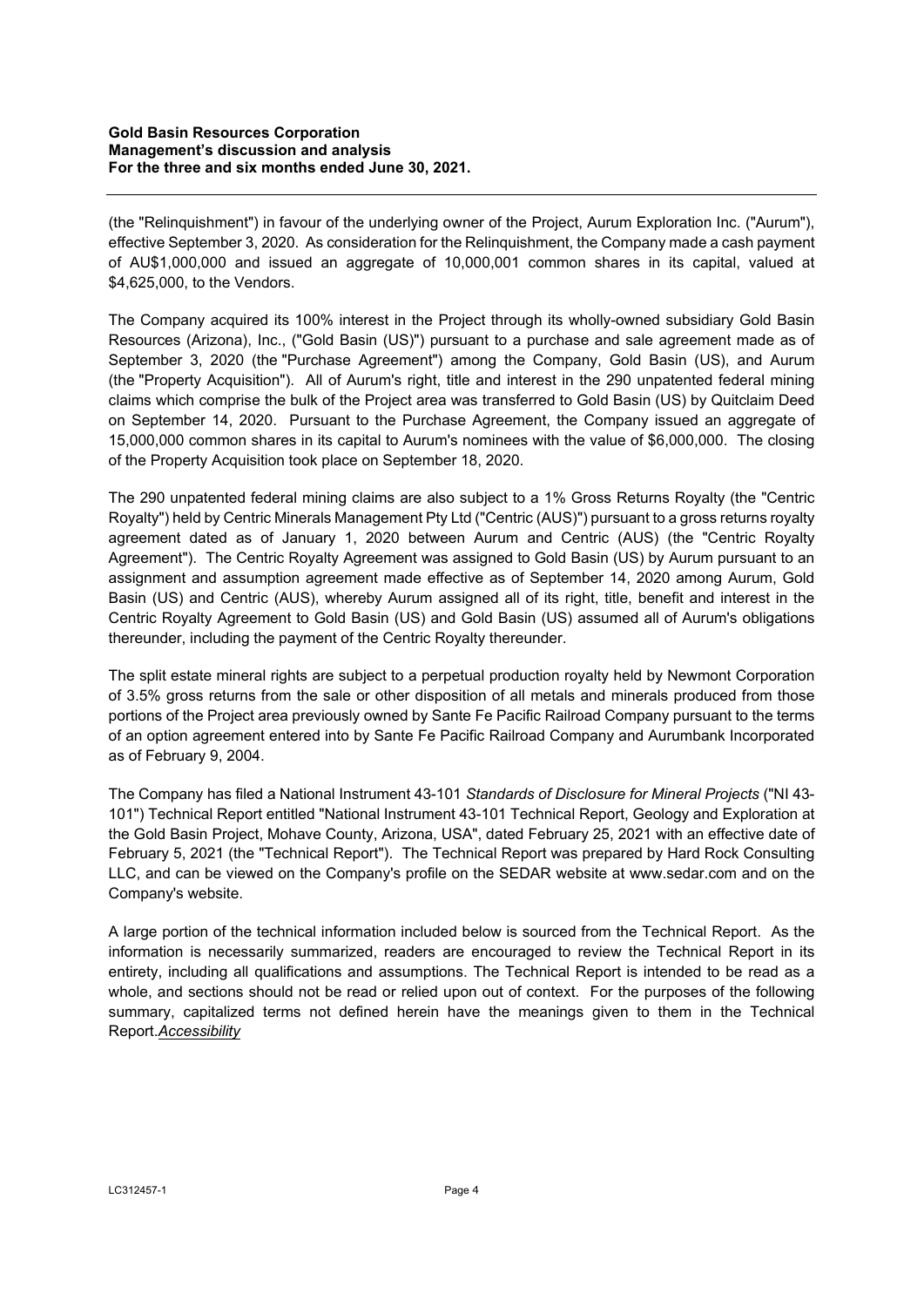#### **Gold Basin Resources Corporation Management's discussion and analysis For the three and six months ended June 30, 2021.**

The Gold Basin Project is readily accessible from both Las Vegas, Nevada and Kingman, Arizona via Interstate Highway 93 to Pierce Ferry Road. The primary Project access road, BLM Road 9748, extends to the west from Pierce Ferry Road immediately past mile marker 17 (northeast of Highway 93). BLM Road 9748 is a well-used but largely unimproved gravel road that turns into BLM Road 9761 within about a mile of the Project area. Local access throughout the Project area, including to old workings and drill pads, is provided by an assortment of secondary gravel roads and jeep trails, most of which are suitable for twowheel drive vehicles.

Exploration work can be carried out year-round, though local flooding during heavy rains in the late summer months can occasionally limit access to and throughout the Project site for short periods of time.

In July 2021, the Company completed the purchase of surface rights associated with the Gold Basin Project, totaling approximately 160 acres in the Gold Basin Mining District, Mohave County, Arizona.

### *Geology and Mineralisation*

Bedrock in the Project area is primarily comprised of Precambrian gneiss and rapakivi-like granite, and a Cretaceous two-mica granite. The Precambrian and Cretaceous rocks are both cut by the Cyclopic detachment fault, the southernmost extension of the regional South Virgin-White River detachment. The Cyclopic detachment consists of at least two low-angle normal faults that strike northwest and dip generally less than 20° southwest. The fault contains Precambrian crystalline rocks in both its hanging wall and footwall and locally cuts the Cretaceous two-mica granite.

The Cyclopic detachment fault is the most dominant structural feature in the Gold Basin district, and it is presently thought to be the primary district-scale control over gold mineralisation. Gold grade and distribution at the Gold Basin Project are primarily controlled by structure, specifically the series of nearhorizontal detachment fault planes cutting the Precambrian gneissic basement. Gold mineralisation is the result of a low sulphidation and shallow epithermal depositional system and localized within brecciated, gouged, and shattered zones which range in thickness from 1m to 30m.

### *Exploration Status*

The Company initiated an 88-hole Phase 1 reverse circulation drilling program in the Autumn of 2020 (the "Phase 1 Drilling Program"), which was intended to increase the density of drilling and quality of data in the Cyclopic and Cyclopic NW target areas to a degree sufficient to support estimation of mineral resources in accordance with the definitions and standards of disclosure prescribed by NI 43-101.

The Phase 1 Drilling Program was expanded twice since its initialisation due to the continued positive results received. To date, the Company has completed a total of 103 holes totalling 9,537m with hole depths ranging from 67 to 110m.

The Phase 1 Drilling Program has confirmed a series of vertically-stacked, laterally-extensive mineralised zones previously identified in both the historical and current drilling and has confirmed that the gold mineralisation is contiguous between the historical gold bearing zones and extends to greater depth at the Cyclopic Mine than was previously known. The gold bearing structures cover an area 1,650m long (NNW) and over 650m wide (East to West), starting at surface and extending to over 90m depth. The gold-bearing structures pinch and swell in all directions and, in places, are more than 50m thick and contain continuous gold mineralisation. The structures remain open in all directions.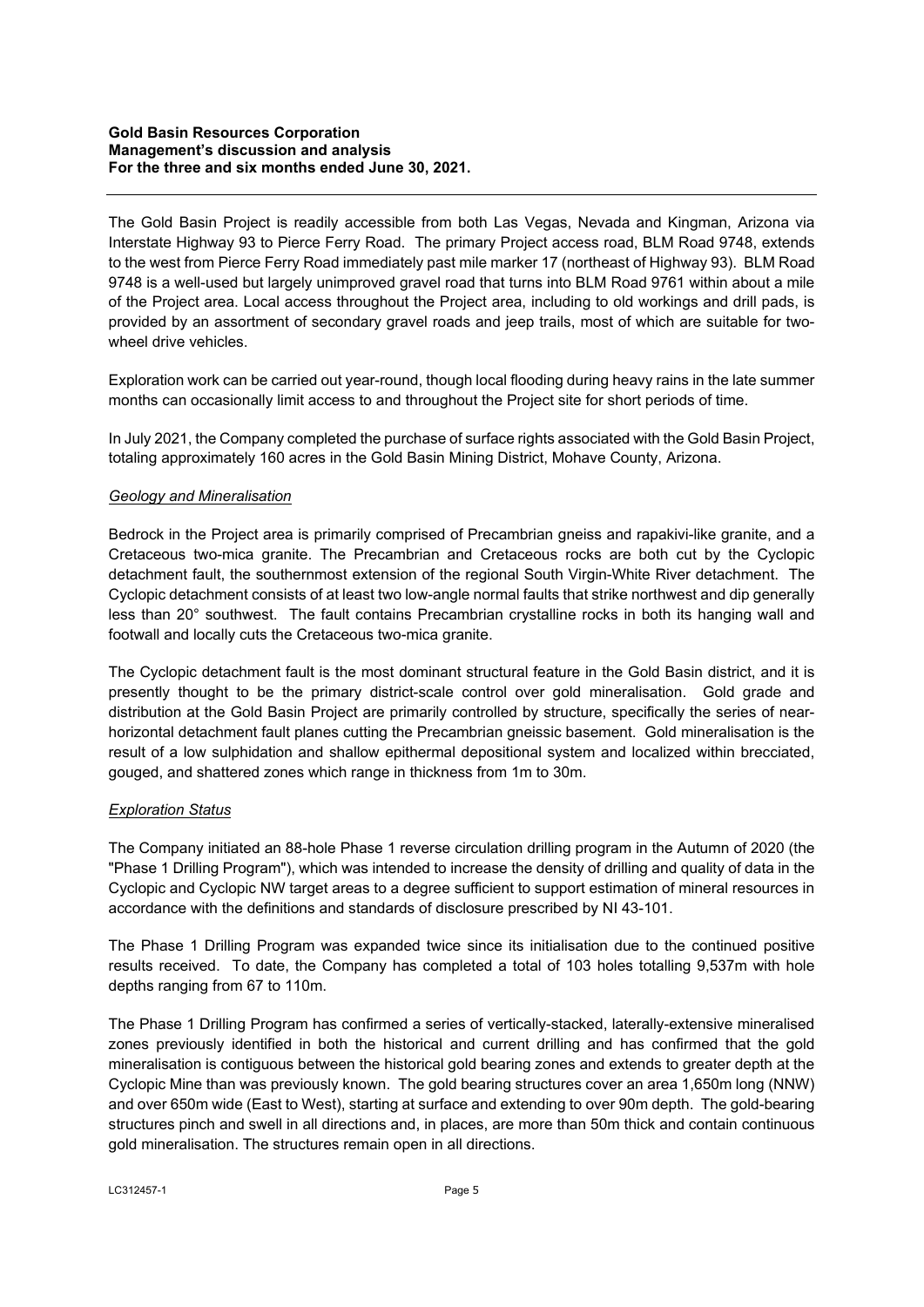Highlights of the drilling to date include:

- 39.6m @ 0.52 g/t Au from 47.24m in hole CM-20-023 incl. 12.2m @ 1.13 g/t Au
- $\bullet$  28.7m @ 0.59 g/t Au from 7.62 m in hole CM-20-078 incl. 13.7 m @ 1.1 g/t Au
- 10.67m @ 0.98 g/t Au from 15.24m in hole CM-20-090
- 9.1m @ 6.52 g/t Au from surface in hole CM-20-61
- 13.7m @ 1.17 g/t Au from 21.34m in hole CM-20-10
- 18.3m @ 1.30 g/t Au from 38.1m in hole CM-20-11
- 13.7m @ 1.20 g/t Au from 54.86m in hole CM-20-19

### *Planned Exploration Activities*

The Company intends to continue its RC drilling program to further delineate the gold mineralisation at the Cyclopic deposit and also intends to implement an additional RC program for the Stealth deposit where historical drilling has shown higher grade zones of gold mineralisation to be present.

The mineralised portion of the Cyclopic Fault as currently drill-defined is centrally located with respect to several other gold mineralised zones previously identified within the much larger Cyclopic District where the Company's land package includes four known zones of historical gold mineralisation within a NWtrending area 11 km long and 2 km wide.

Geochemical anomalies together with surface alteration are known to be good indicators for extending the gold mineralisation in the project area and the Company intends to undertake an airborne geophysical survey that will provide detailed information of the surface mineralogy of the project area.

### **Quality Control and Quality Assurance**

The Company initiated RC drilling on the Gold Basin Project on November 14, 2020 and as of the date of this MD&A has drilled approximately 9,537m in 103 holes, with hole depths ranging from 67m to 110m. All holes are vertical and are being drilled with dry air (no injected water or other fluid) using a centre-return hammer.

Samples are collected every 5 feet (1.52m) and are reduced on-site using a triple-tier Gilson splitter, producing a 2kg - 3kg assay sample and a 3kg - 5kg twin sample that can be used for met testing or reassay work. Coarse blank material, standard reference pulps, and split duplicates are inserted into the sample stream on a 1-in-20 sample basis such that each 23-sample group contains one blank, one duplicate, and one reference pulp. Three standard reference pulps at three different gold grades (0.154 ppm, 0.778ppm, and 2.58ppm) are being used. One 1.52m drill interval in every four intervals is weighed in order to monitor recovery.

Assay samples are placed in shipping sacks, together with the field inserts, upon completion of each hole. After four holes are completed, all assay samples are transported in their respective shipping sacks to the FedEx Freight centre in Kingman, Arizona by a site geologist, and the samples are sent via FedEx to American Assay Lab ("AAL") in Reno, Nevada. Prior to shipping, all assay samples are maintained under the direct control and supervision of the on-site geological staff.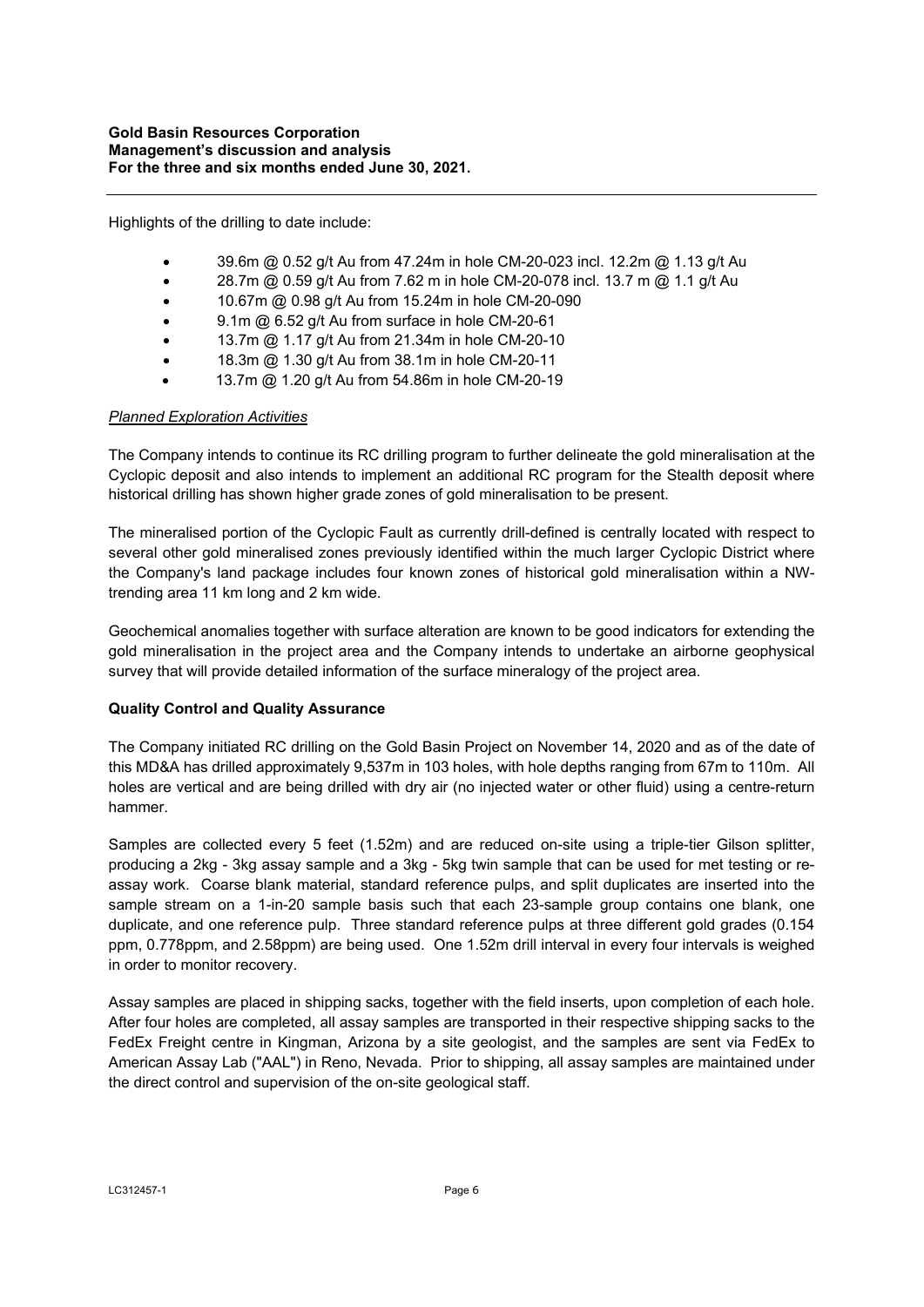Upon arrival in Reno, Nevada at AAL, the samples are prepared using AAL code PV03 procedure (pulverize 0.3kg split to 85% passing 75 micron) and fire-assayed for gold using AAL code FA-PB30-ICP procedure (30gm fire with ICP-OES finish). AAL also inserts its own certified reference materials plus blanks and duplicates.

## **Qualified Person**

Charles Straw BSc., a qualified person as defined by NI 43-101, has reviewed the scientific and technical information that forms the basis for this MD&A and has approved the disclosure herein. Mr. Straw is not independent of the Company as he is the President and a director of the Company and holds securities of the Company.

## **OTCQB LISTING**

Effective April 26, 2021, the common shares in the capital of the Company were approved for and commenced trading in the United States on the OTC Markets Group's OTCQB Venture Market ("OTCQB"). The common shares are trading on the OTCQB under the ticker symbol "GXXFF" and will continue to trade on the Canadian Securities Exchange under the ticker symbol "GXX".

## **RISK FACTORS**

The Company is in the business of acquiring, exploring and, if warranted, developing and exploiting natural resource properties. Due to the nature of the Company's proposed business and the present stage of exploration of its mineral properties the following risk factors, among others, will apply:

### **Resource Industry is Intensely Competitive**

The Company's business is the acquisition, exploration and development of resource properties. The resource industry is intensely competitive, and the Company will compete with other companies that have far greater resources.

### **Resource Exploration and Development is Generally a Speculative Business**

Resource exploration and development is a speculative business and involves a high degree of risk, including, among other things, unprofitable efforts resulting both from the failure to discover mineral deposits and from finding mineral deposits which, though present, are insufficient in size and grade at the then prevailing market conditions to return a profit from production. The marketability of natural resources which may be acquired or discovered by the Company will be affected by numerous factors beyond the control of the Company. These factors include market fluctuations, the proximity and capacity of natural resource markets, government regulations, including regulations relating to prices, taxes, royalties, land use, importing and exporting of minerals and environmental protection. The exact effect of these factors cannot be accurately predicted, but the combination of these factors may result in the Company not receiving an adequate return on invested capital.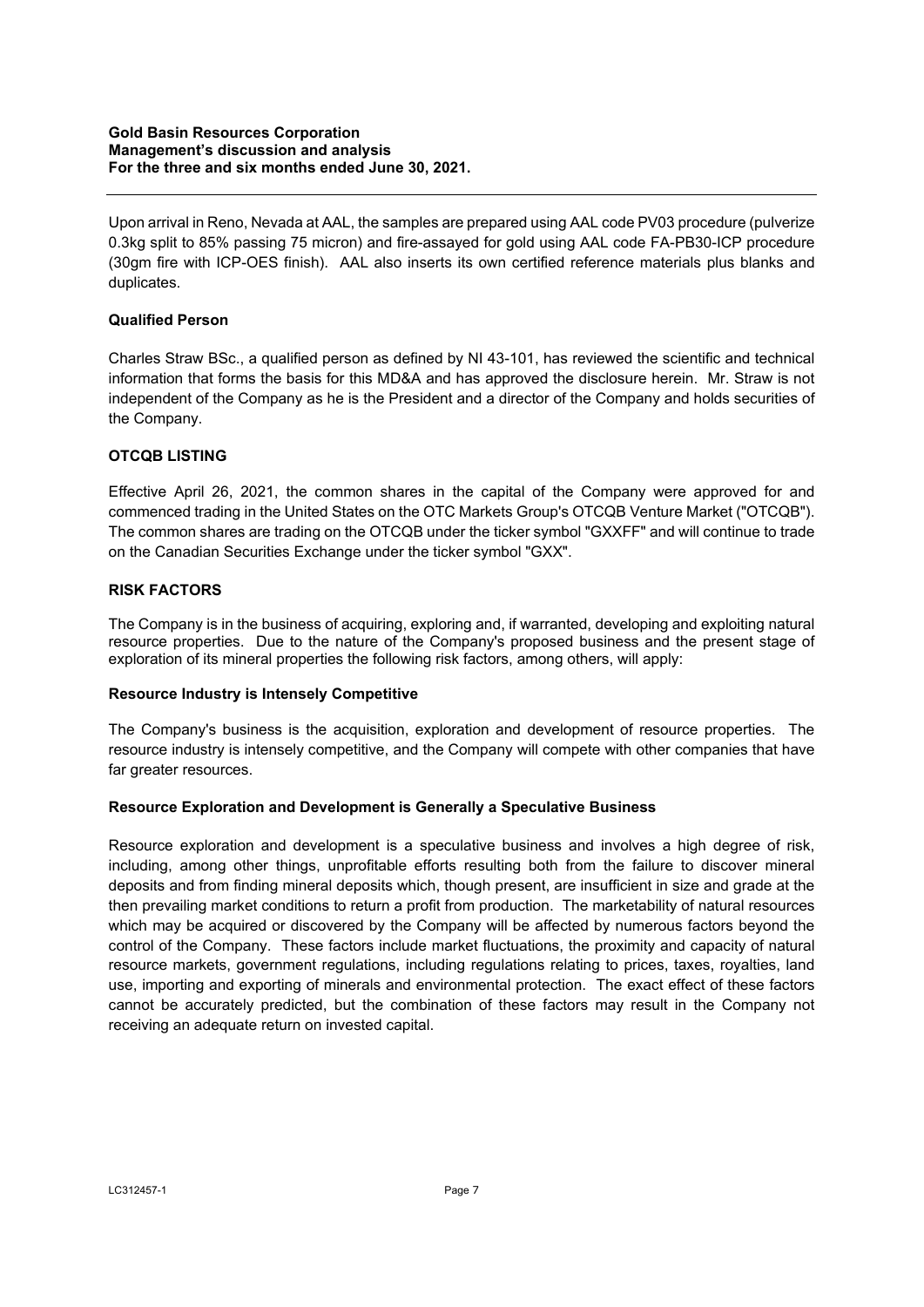## **Fluctuation of Prices**

Even if commercial quantities of resource deposits are discovered by the Company, there is no guarantee that a profitable market will exist for the sale of the product produced. Factors beyond the control of the Company may affect the marketability of any substances discovered. Commodity prices have experienced significant movement over short periods of time, and are affected by numerous factors beyond the control of the Company, including international economic and political trends, expectations of inflation, currency exchange fluctuations, interest rates and global or regional consumption patterns, speculative activities and increased production due to improved exploration and production methods. The supply of commodities is affected by various factors, including political events, economic conditions and production costs in major producing regions. There can be no assurance that the price of any commodities will be such that any of the properties in which the Company has, or has the right to acquire, an interest may be mined at a profit.

### **Permits and Licenses**

The operations of the Company will require consents, approvals, licenses and/or permits from various governmental authorities. There can be no assurance that the Company will be able to obtain all necessary consents, approvals, licenses and permits that may be required to carry out exploration, development and production operations at its projects.

## **No Assurance of Profitability**

The Company has no history of earnings and due to the nature of its business there can be no assurance that the Company will ever be profitable. The Company has not paid dividends on its shares since incorporation and does not anticipate doing so in the foreseeable future. The only present source of funds available to the Company is from the sale of its common shares or, possibly, from the sale or optioning of a portion of its interest in its resource properties. Even if the results of exploration are encouraging, the Company may not have sufficient funds to conduct the further exploration that may be necessary to determine whether a commercial deposit exists. While the Company may generate additional working capital through further equity offerings or through the sale or possible syndication of its properties, there can be no assurance that any such funds will be available on favorable terms, or at all. At present, it is impossible to determine what amounts of additional funds, if any, may be required. Failure to raise such additional capital could put the continued viability of the Company at risk.

### **Uninsured or Uninsurable Risks**

The Company may become subject to liability for pollution or hazards against which it cannot insure or against which it may elect not to insure where premium costs are disproportionate to the Company's perception of the relevant risks. The payment of such insurance premiums and of such liabilities would reduce the funds available for exploration and production activities.

### **Government Regulations and Political Climate**

Mineral exploration on the Company's properties are affected to varying degrees by: (i) government regulations relating to such matters as environmental protection, health, safety and labour; (ii) mining law reform; (iii) tax laws; (iv) restrictions on production, price controls, and tax increases; (v) maintenance of claims; (vi) tenure; and (vii) expropriation of property through nationalization, requisition or confiscation. Any mineral exploration activities conducted by the Company, including commencement of production,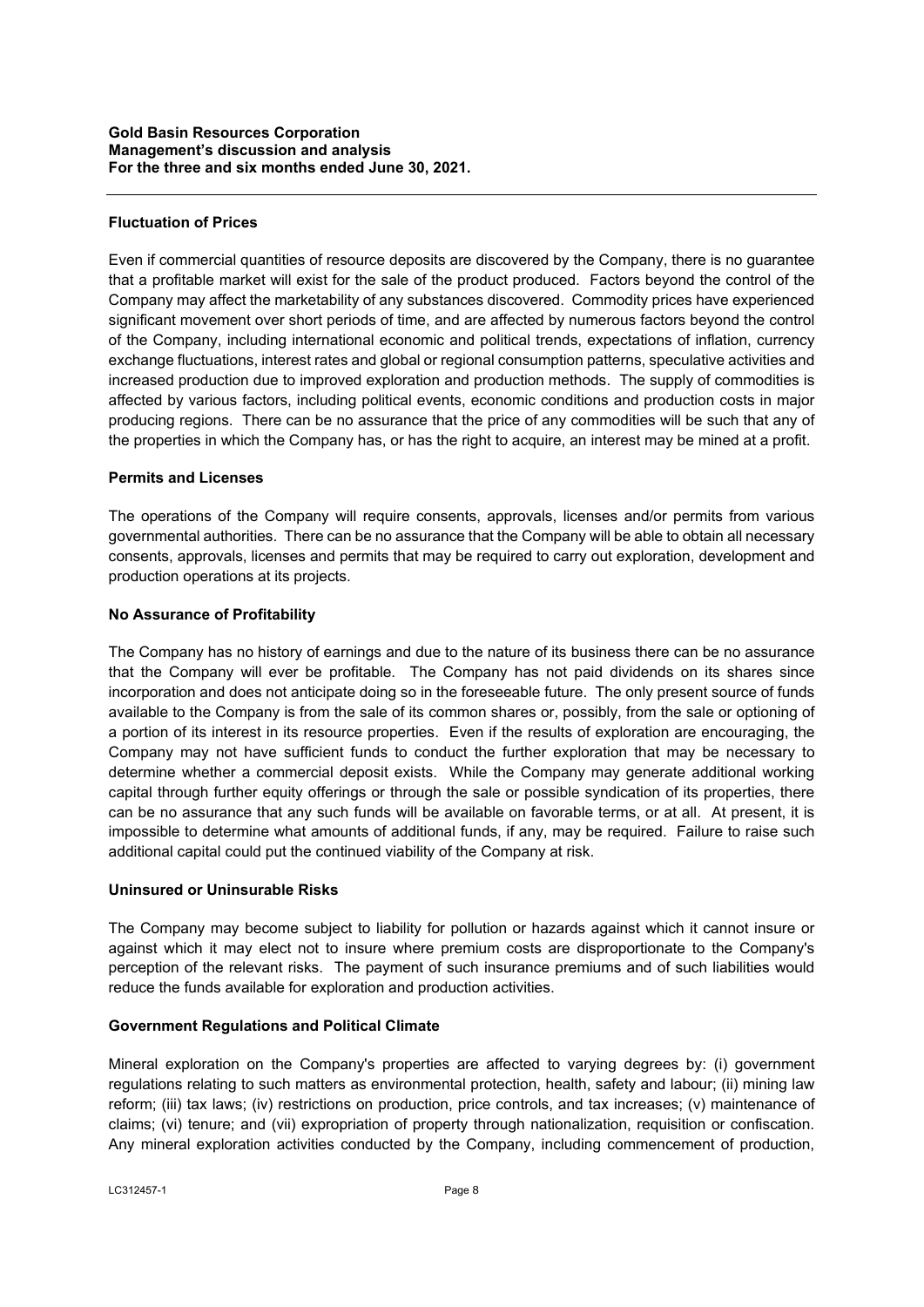require permits from governmental authorities and such operations are and will be governed by laws and regulations governing prospecting, mining, production, exports, taxes, labour standards, occupational health, waste disposal, toxic substances, land use, environmental protection, mine safety and other matters.

Companies engaged in the development and operation of mines and related facilities generally experience increased costs, and delays in development and/or production and other schedules as a result of the need to comply with applicable laws, regulations and permits. All permits required for the conduct of exploration, development and mining operations, including the construction of mining facilities, may not be obtainable by the Company on reasonable terms, which would have an adverse effect on any mining project the Company might undertake. Additionally, failure to comply with applicable laws, regulations and permitting requirements may result in enforcement actions thereunder, including orders issued by regulatory or judicial authorities causing operations to cease or be curtailed, and may include corrective measures requiring capital expenditures, installation of additional equipment, or remedial actions. Parties engaged in mining exploration, development or operations may be required to compensate those suffering loss or damage by reason of the mining activities and may have civil or criminal fines or penalties imposed for violations of applicable laws or regulations.

To the best of the Company's knowledge, the Company is and will continue to operate in compliance with applicable legal and environmental regulations and social requirements. However, amendments to current governmental laws and regulations affecting mining companies, or the more stringent application thereof, or shifts in political conditions or attitudes could adversely affect the Company's operations including the potential to curtail or cease exploration programs or to preclude entirely the economic viability of a mineral property. The extent of future changes to governmental laws and regulations cannot be predicted or quantified, but it should be assumed that such laws and regulations will become more stringent in the future. Generally, new laws and regulations will result in increased compliance costs, including costs and time and effort for obtaining permits, and increased delays or fines resulting from loss of permits or failure to comply with the new requirements.

# **General Economic Conditions**

The recent unprecedented events in global financial markets have had a profound impact on the global economy. Many industries, including the gold and base metal mining industry, are impacted by these market conditions. Some of the key impacts of the recent financial market turmoil include contraction in credit markets resulting in a widening of credit risk, devaluations and high volatility in global equity, commodity, foreign exchange and precious metal markets, and a lack of market liquidity. A continued or worsened slowdown in the financial markets or other economic conditions, including but not limited to, consumer spending, employment rates, business conditions, inflation, fuel and energy costs, consumer debt levels, lack of available credit, the state of the financial markets, interest rates, and tax rates may adversely affect the Company's growth and profitability. Specifically:

- global credit or liquidity crisis could impact the cost and availability of financing and the Company's overall liquidity;
- the volatility of commodity prices may impact the Company's future revenues, profits and cash flow;
- volatile energy prices, commodity and consumables prices and currency exchange rates impact potential production costs; and
- the devaluation and volatility of global stock markets impacts the valuation of the Common Shares, which may impact the Company's ability to raise funds through the issuance of Common Shares.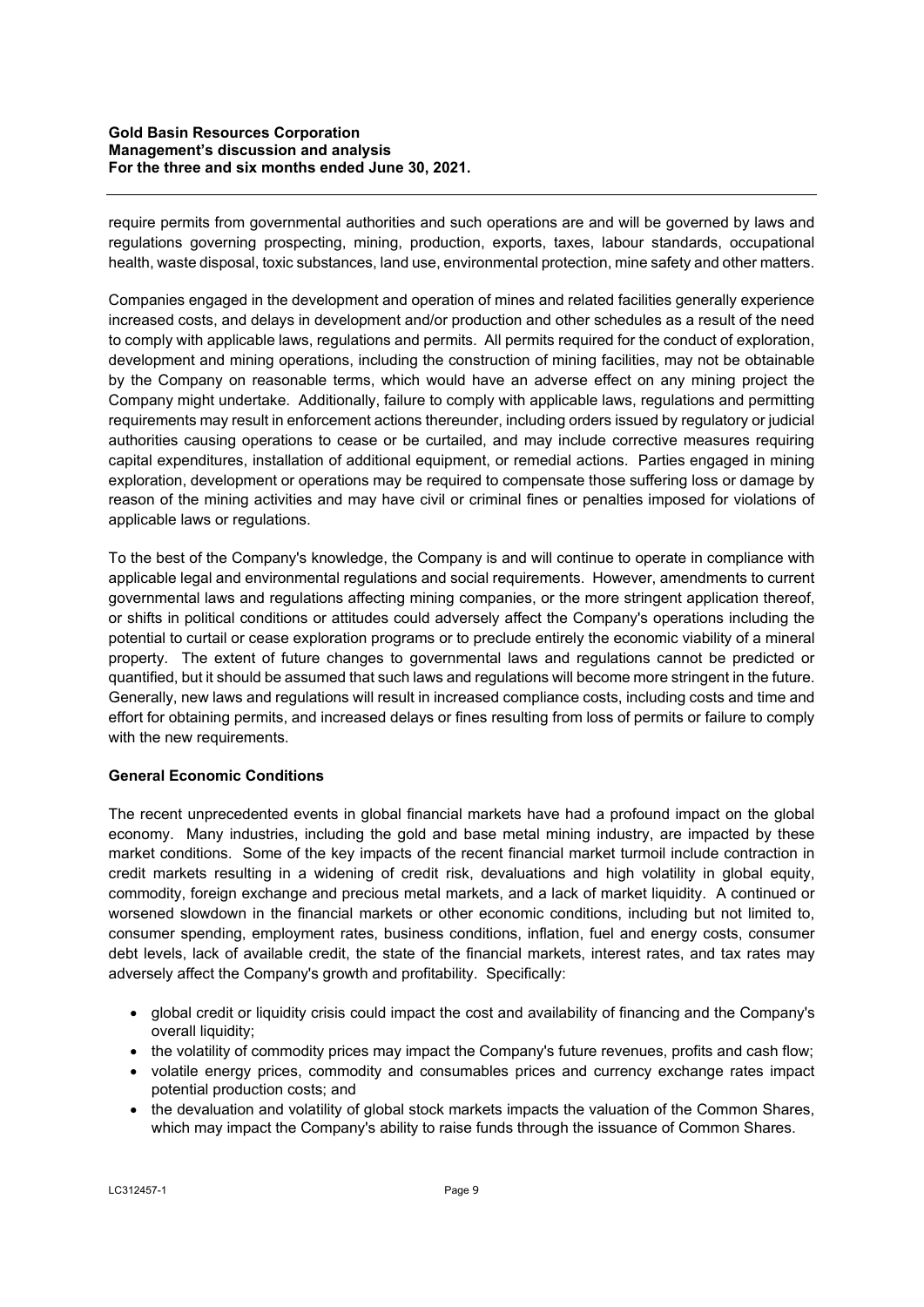These factors could have a material adverse effect on the Company's financial condition and results of operations.

## **Exploration and Mining Risks**

Fires, power outages, labor disruptions, flooding, explosions, cave-ins, landslides and the inability to obtain suitable or adequate machinery, equipment or labor are other risks involved in the operation of mines and the conduct of exploration programs. Substantial expenditures are required to establish reserves through drilling, to develop metallurgical processes, to develop the mining and processing facilities and infrastructure at any site chosen for mining. Although substantial benefits may be derived from the discovery of a major mineralized deposit, no assurance can be given that minerals will be discovered in sufficient quantities to justify commercial operations or that funds required for development can be obtained on a timely basis. The economics of developing mineral properties is affected by many factors including the cost of operations, variations of the grade of ore mined, fluctuations in the price of gold or other minerals produced, costs of processing equipment and such other factors as government regulations, including regulations relating to royalties, allowable production, importing and exporting of minerals and environmental protection. In addition, the grade of mineralization ultimately mined may differ from that indicated by drilling results and such differences could be material. Short term factors, such as the need for orderly development of ore bodies or the processing of new or different grades, may have an adverse effect on mining operations and on the results of operations. There can be no assurance that minerals recovered in small scale laboratory tests will be duplicated in large scale tests under on-site conditions or in production scale operations. Material changes in geological resources, grades, stripping ratios or recovery rates may affect the economic viability of projects.

### **No Known Mineral Reserves**

The Company's mineral properties are in the exploration stage and it is without known mineral reserves. Although the Company may discover mineral reserves through its exploration programs, commercial production may not be warranted due to insufficient quantities or unfavourable economic conditions.

In the event a mineral reserve is discovered, substantial expenditures are required to develop the mineral reserve for production including facilities for mining, processing, infrastructure and transportation. The marketability of any minerals discovered may be affected by numerous factors which are beyond the Company's control and which cannot be accurately predicted, such as global economic conditions, mineral markets and mineral pricing, global smelting and refining availability, and such other factors as government regulations, including regulations relating to royalties, allowable production, importing and exporting of minerals, and environmental protection. Depending on the price of minerals produced, the Company may determine that it is not warranted to commence or continue commercial production.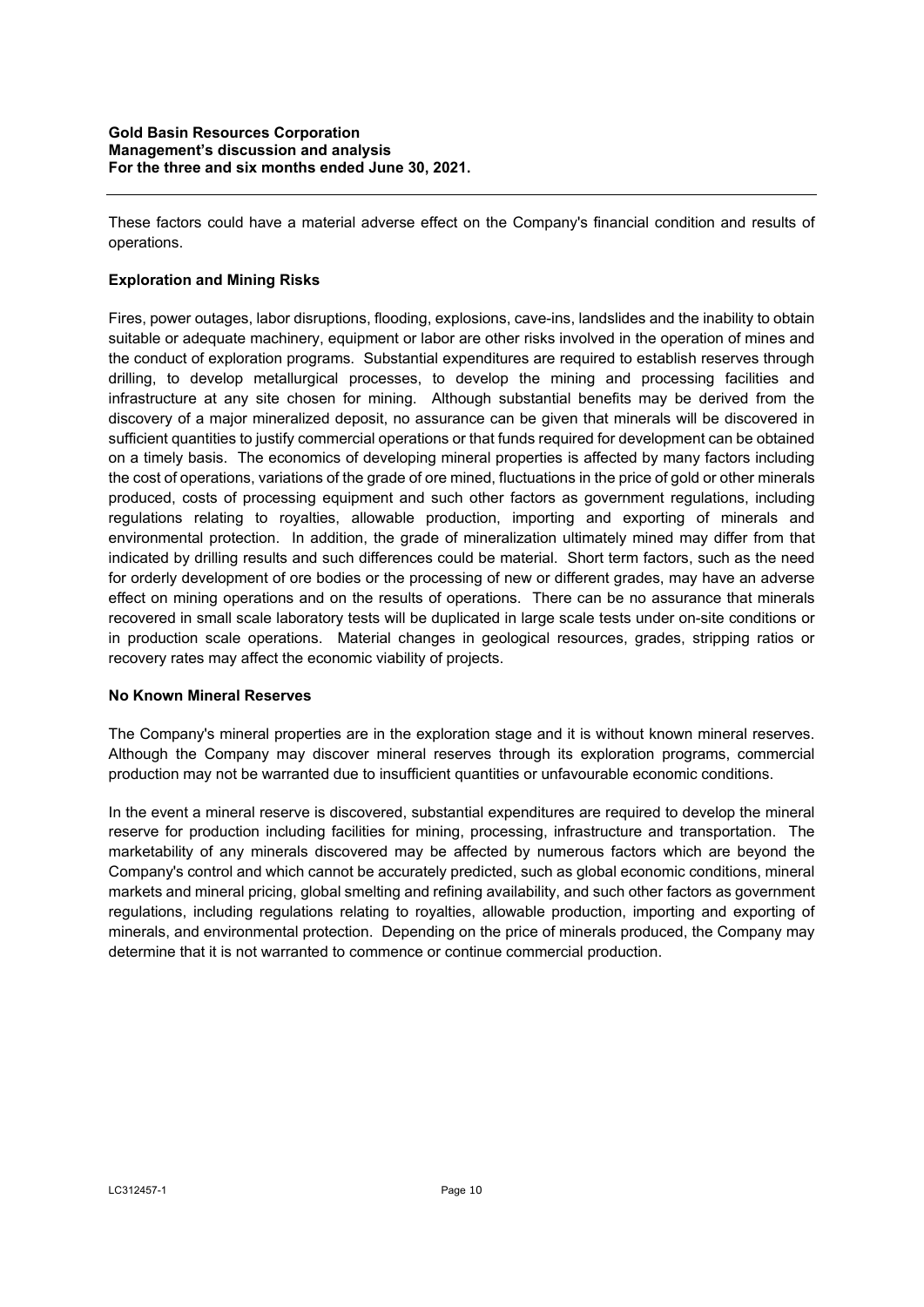### **Environmental Matters**

Existing and possible future environmental legislation, regulations and actions could cause significant expense, capital expenditures, restrictions and delays in the activities of the Company, the extent of which cannot be predicted and which may well be beyond the capacity of the Company to fund. The Company's right to exploit any resource property is and will continue to be subject to various reporting requirements and to obtaining certain government approvals and there can be no assurance that such approvals, including environment approvals, will be obtained without inordinate delay or at all.

There are numerous historic excavations, prospect pits, and shafts within the Gold Basin Project area, as well as a number of associated waste rock dumps, access roads, and tailings dumps. It is uncertain at present if the historic workings pose a potential environmental liability to the Project, nor if or to what extent the Company might be responsible for their reclamation.

## **Insufficient Financial Resources**

The Company does not presently have sufficient financial resources to undertake by itself the exploration and development of all of its significant exploration and development programs. The development of the Company's properties will therefore depend upon the Company's ability to obtain financing through the joint venturing of projects, private placement financing, public financing or other means. There can be no assurance that the Company will be successful in obtaining the required financing. Failure to raise the required funds could result in the Company losing, or being required to dispose of, its interest in its properties.

# **Financing Risks**

The Company has limited financial resources, has no source of operating cash flow and has no assurance that additional funding will be available to it for further exploration and development of its projects or to fulfill its obligations under any applicable agreements. There can be no assurance that it will be able to obtain adequate financing in the future or that the terms of such financing will be favorable. Failure to obtain such additional financing could result in delay or indefinite postponement of further exploration and development of its projects with the possible loss of such properties.

# **Dilution to the Company's Existing Shareholders**

The Company assesses various options for financing; however, the Company may need to continue its reliance on the sale of securities for future financing. The Company may issue securities on less than favorable terms to raise sufficient capital to fund its business plan. Any transaction involving the issuance of equity securities or securities convertible into common shares would result in dilution, possibly substantial, to present and prospective holders of common shares. The amount of additional funds required will depend largely on the success of the Company's exploration programs.

### **Increased Costs**

Management anticipates that costs at the Company's projects will frequently be subject to variation from one year to the next due to a number of factors, such as the results of ongoing exploration activities (positive or negative), changes in the nature of mineralization encountered, and revisions to exploration programs, if any, in response to the foregoing. In addition, exploration program costs are affected by the price of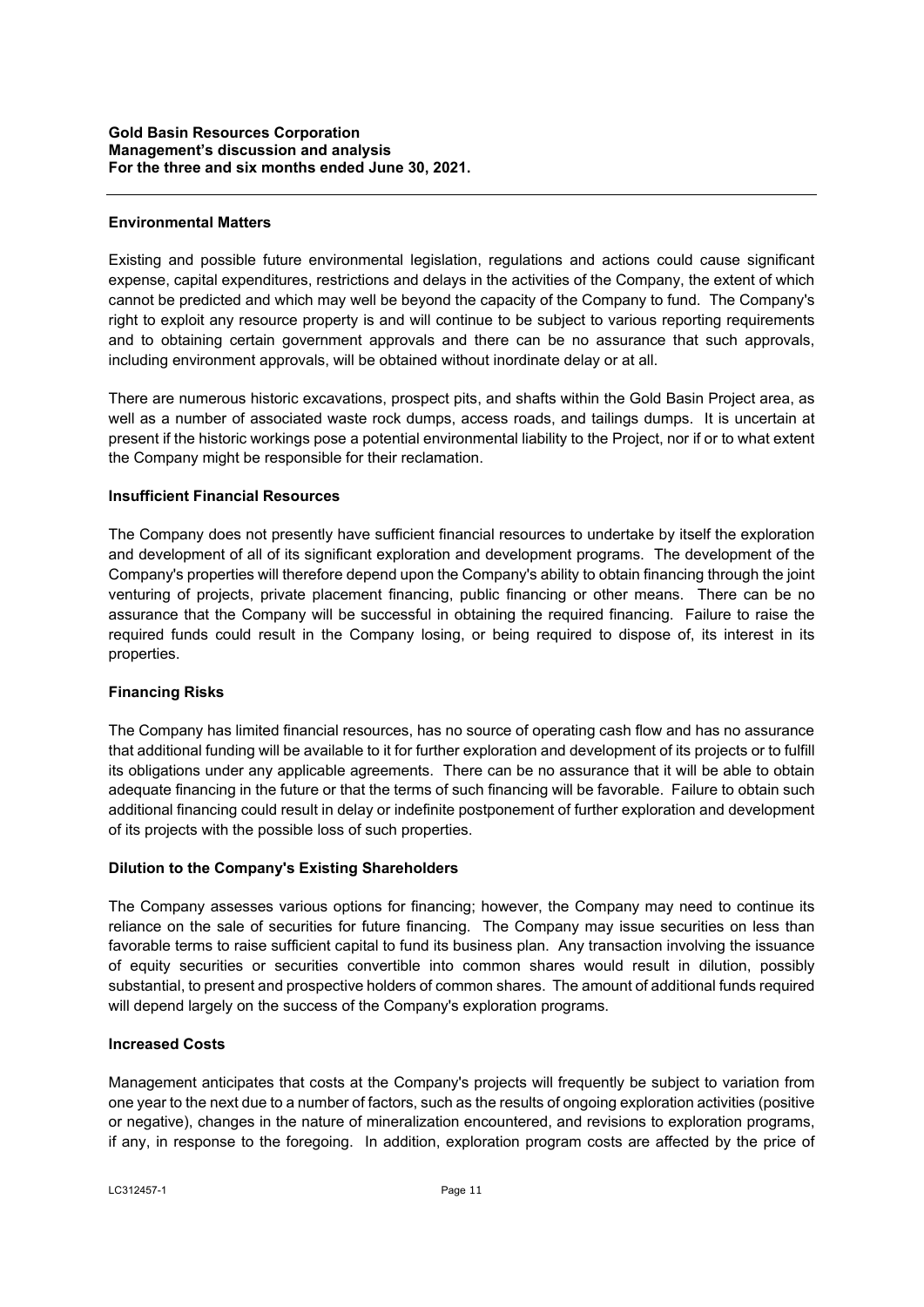commodities such as fuel, rubber and electricity and the availability (or otherwise) of consultants and drilling contractors. Increases in the prices of such commodities or a scarcity of consultants or drilling contractors could render the costs of exploration programs to increase significantly over those budgeted. A material increase in costs for any significant exploration programs could have a significant effect on the Company's operating funds and ability to continue its planned exploration programs.

## **Dependence Upon Others and Key Personnel**

The success of the Company's operations will depend upon numerous factors, many of which are beyond the Company's control, including (i) the ability to design and carry out appropriate exploration programs on its resource properties; (ii) the ability to produce resources from any resource deposits that may be located; (iii) the ability to attract and retain additional key personnel in exploration, marketing, mine development and finance; and (iv) the ability and the operating resources to develop and maintain the properties held by the Company. These and other factors will require the use of outside suppliers as well as the talents and efforts of the Company and its consultants and employees. There can be no assurance of success with any or all of these factors on which the Company's operations will depend, or that the Company will be successful in finding and retaining the necessary employees, personnel and/or consultants in order to be able to successfully carry out such activities. This is especially true as the competition for qualified geological, technical personnel and consultants is particularly intense in the current marketplace.

## **Conflicts of Interest**

Certain directors of the Company also serve as directors and/or officers of other companies involved in other business ventures. Consequently, there exists the possibility for such directors to be in a position of conflict. Any decision made by such directors involving the Company will be made in accordance with their duties and obligations to deal fairly and in good faith with the Company and such other companies. In addition, such directors will declare, and refrain from voting on, any matter in which such directors may have a conflict of interest.

# **Cyber Security Risk**

Cyber security risk is the risk of negative impact on the operations and financial affairs of the Company due to cyber attacks, destruction or corruption of data, and breaches of its electronic systems. Management believes that it has taken reasonable and adequate steps to mitigate the risk of potential damage to the Company from such risks. The Company also relies on third-party service providers for the storage and processing of various data. A cyber security incident against the Company or its contractors and service providers could result in the loss of business sensitive, confidential or personal information as well as violation of privacy and security laws, litigation and regulatory enforcement and costs. The Company has not experienced any material losses relating to cyber-attacks or other information security breaches, however there can be no assurance that it will not incur such losses in the future.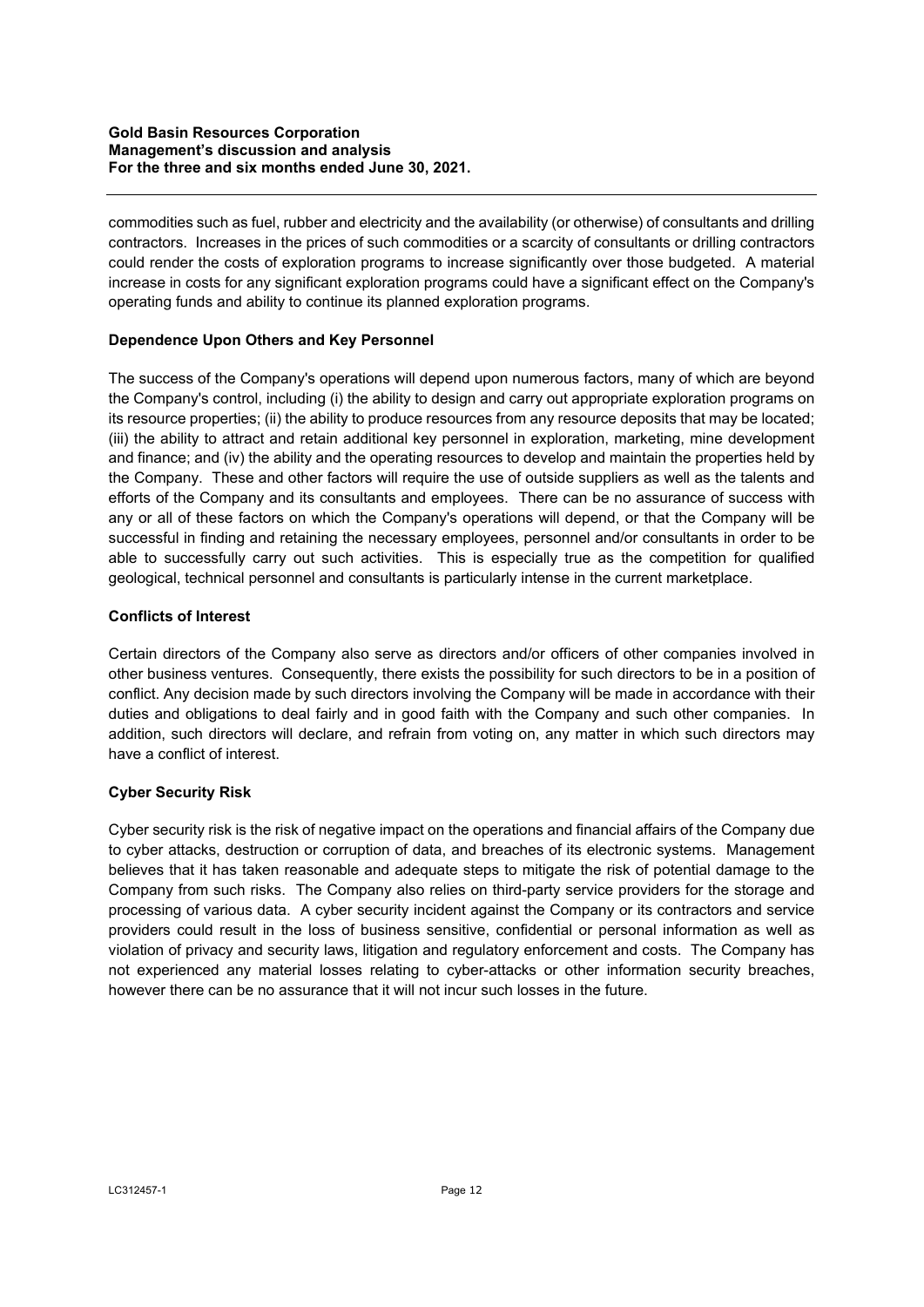### **Price Fluctuations and Share Price Volatility**

In recent years, the securities markets in the United States and Canada have experienced a high level of price and volume volatility, and the market price of securities of many companies, particularly those considered exploration stage companies, have experienced wide fluctuations in price which have not necessarily been related to the operating performance, underlying asset values or prospects of such companies. There can be no assurance that continual and extreme fluctuations in price will not occur. Additionally, the current COVID-19 pandemic and efforts to contain it, including restrictions on travel and other advisories issued may have a significant effect on metal prices. Recent vaccine breakthroughs have the potential to mitigate some of the economic disruption caused by the COVID-19 pandemic, but the risks of economic uncertainty and market volatility are expected to remain for the foreseeable future. The Company cannot predict how successful the vaccines will be against COVID-19 or any of its variants, if there will be significant adverse side effects from vaccines, how quickly the vaccines will be available and rolled out to the general population, the willingness of people to get vaccinated and how long it will take for economies to stabilize if and when the vaccines prove to be effective in reducing the spread of COVID-19.

### **Surface Rights and Access**

Although the Company acquires the rights to some or all of the resources in the ground subject to the tenures that it acquires, or has a right to acquire, in most cases it does not thereby acquire any rights to, or ownership of, the surface to the areas covered by its resource tenures. In such cases, applicable laws usually provide for rights of access to the surface for the purpose of carrying on exploration activities, however, the enforcement of such rights can be costly and time consuming. In areas where there are no existing surface rights holders, this does not usually cause a problem, as there are no impediments to surface access. However, in areas where there are local populations or landowners, it is necessary, as a practical matter, to negotiate surface access. There can be no guarantee that, despite having the right at law to access the surface and carry-on exploration activities, the Company will be able to negotiate a satisfactory agreement with any such existing landowners/occupiers for such access, and therefore it may be unable to carry out exploration activities. In addition, in circumstances where such access is denied, or no agreement can be reached, the Company may need to rely on the assistance of local officials or the courts in such jurisdiction.

### **Title**

Although the Company has taken steps to verify the title to the resource properties in which it has an interest in accordance with industry standards for the current stage of exploration of such properties, these procedures do not guarantee title. Title to resource properties may be subject to unregistered prior agreements or transfers and may also be affected by undetected defects or the rights of indigenous peoples.

### **COVID-19**

In December 2019, COVID-19 emerged and spread around the world causing significant business and social disruption. On March 11, 2020, the World Health Organization declared the outbreak of COVID-19 a global pandemic. In response to the outbreak, governmental authorities in Canada and internationally have introduced various recommendations and measures to try to limit the pandemic, including travel restrictions, border closures, non-essential business closures, quarantines, self-isolations, shelters-in-place and social distancing. The COVID-19 outbreak and the response of governmental authorities to try to limit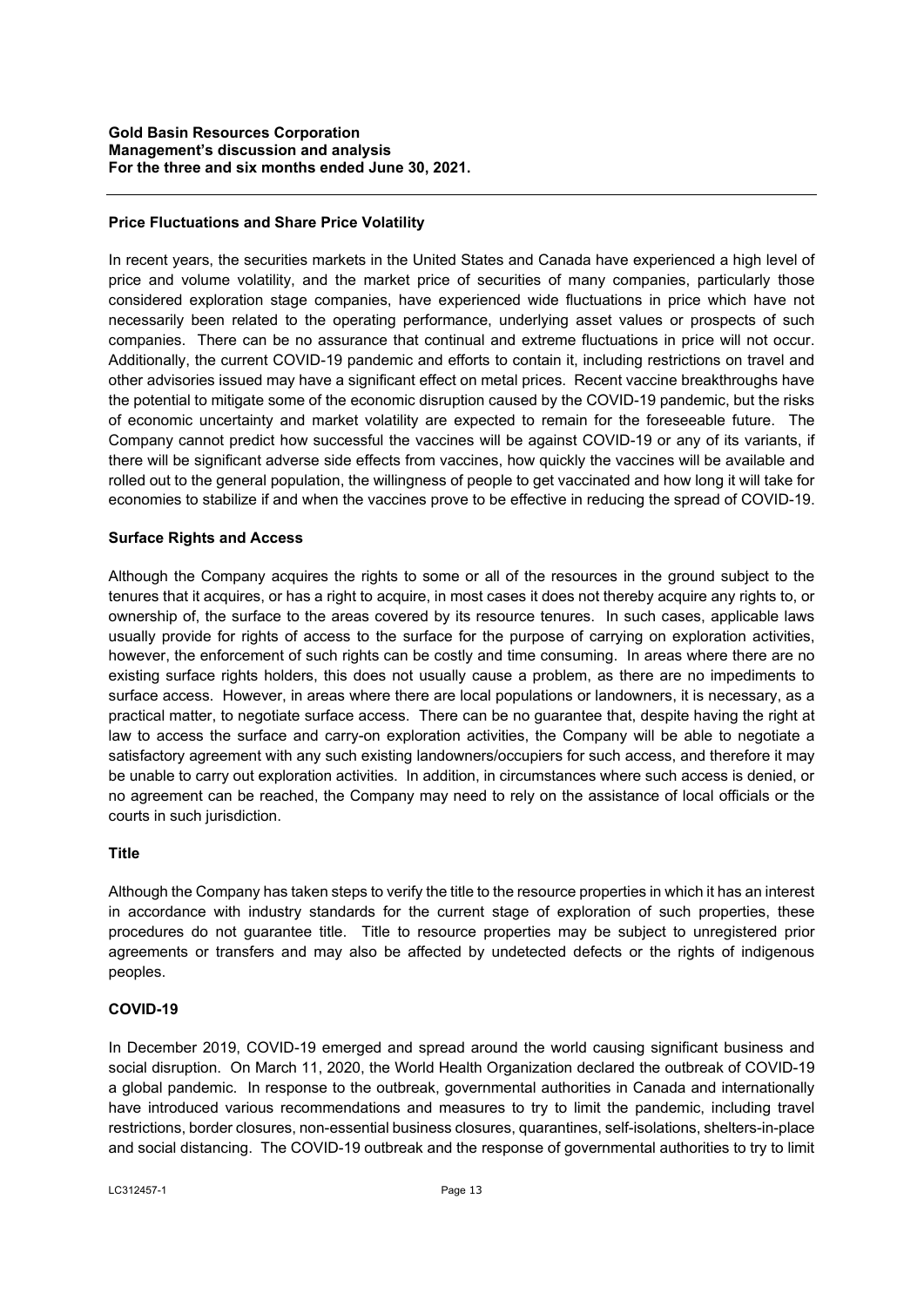it are having a significant impact on the private sector and individuals, including unprecedented business, employment, and economic disruptions. The continued spread of COVID-19 nationally and globally could have an adverse impact on the business, financial condition, results of operations and cash flows.

The outbreak of COVID-19 may cause disruptions to the Company's business and operational plans. These disruptions may include disruptions resulting from (i) shortages of skilled workers, (ii) unavailability of contractors and subcontractors and the inability of same to get to and from the Gold Basin Project, (iii) interruption of supplies from third parties upon which the Company relies, (iv) restrictions that governments impose to address the COVID-19 pandemic, (v) restrictions that the Company and its contractors and subcontractors impose to ensure the safety of employees and others, (vi) closure of assay labs, (vii) work delays, and (viii) the diversion of management's attention from the Company's business objectives due to dealing with any of the aforementioned disruptions. Further, it is presently not possible to predict the extent or durations of these disruptions. These disruptions may have a material adverse effect on the Company's business, financial condition and results of operations. Such adverse effect could be rapid and unexpected. These disruptions may severely impact the Company's ability to carry out its business plans for 2021 and may result in an increase in the total amount of funds the Company requires to carry out its planned exploration activities.

# **U.S. PFIC Status**

The Company may be a "passive foreign investment company" under the U.S. Internal Revenue Code, which may result in material adverse U.S. federal income tax consequences to investors in common shares that are U.S. taxpayers: Investors in the Company's common shares that are U.S. taxpayers should be aware that the Company expects it will be in the current year, a "passive foreign investment company" under Section 1297(a) of the U.S. Internal Revenue Code (a "PFIC"). If the Company is or becomes a PFIC, generally any gain recognized on the sale of its common shares and any "excess distributions" (as specifically defined) paid on its common shares must be rateably allocated to each day in a U.S. taxpayer's holding period for the common shares. The amount of any such gain or excess distribution allocated to prior years of such U.S. taxpayer's holding period for the common shares generally will be subject to U.S. federal income tax at the highest tax applicable to ordinary income in each such prior year, and the U.S. taxpayer may be required to pay interest on the resulting tax liability for each such prior year, calculated as if such tax liability had been due in each such prior year.

Alternatively, a U.S. taxpayer that makes a "qualified electing fund" (a "QEF") election with respect to the Company generally will be subject to U.S. federal income tax on such U.S. taxpayer's pro rata share of the Company's "net capital gain" and "ordinary earnings" (as specifically defined and calculated under U.S. federal income tax rules), regardless of whether such amounts are actually distributed by the Company. U.S. taxpayers should be aware, however, that there can be no assurance that the Company will satisfy record keeping requirements under the QEF rules or that the Company will supply U.S. taxpayers with required information under the QEF rules, in event that the Company is a PFIC and a U.S. taxpayer wishes to make a QEF election. As a second alternative, a U.S. taxpayer may make a "mark-to-market election" if the Company is a PFIC and its common shares are "marketable stock" (as specifically defined). A U.S. taxpayer that makes a mark-to-market election generally will include in gross income, for each taxable year in which the Company is a PFIC, an amount equal to the excess, if any, of (a) the fair market value of the common shares as of the close of such taxable year over (b) such U.S. taxpayer's adjusted tax basis in the common shares.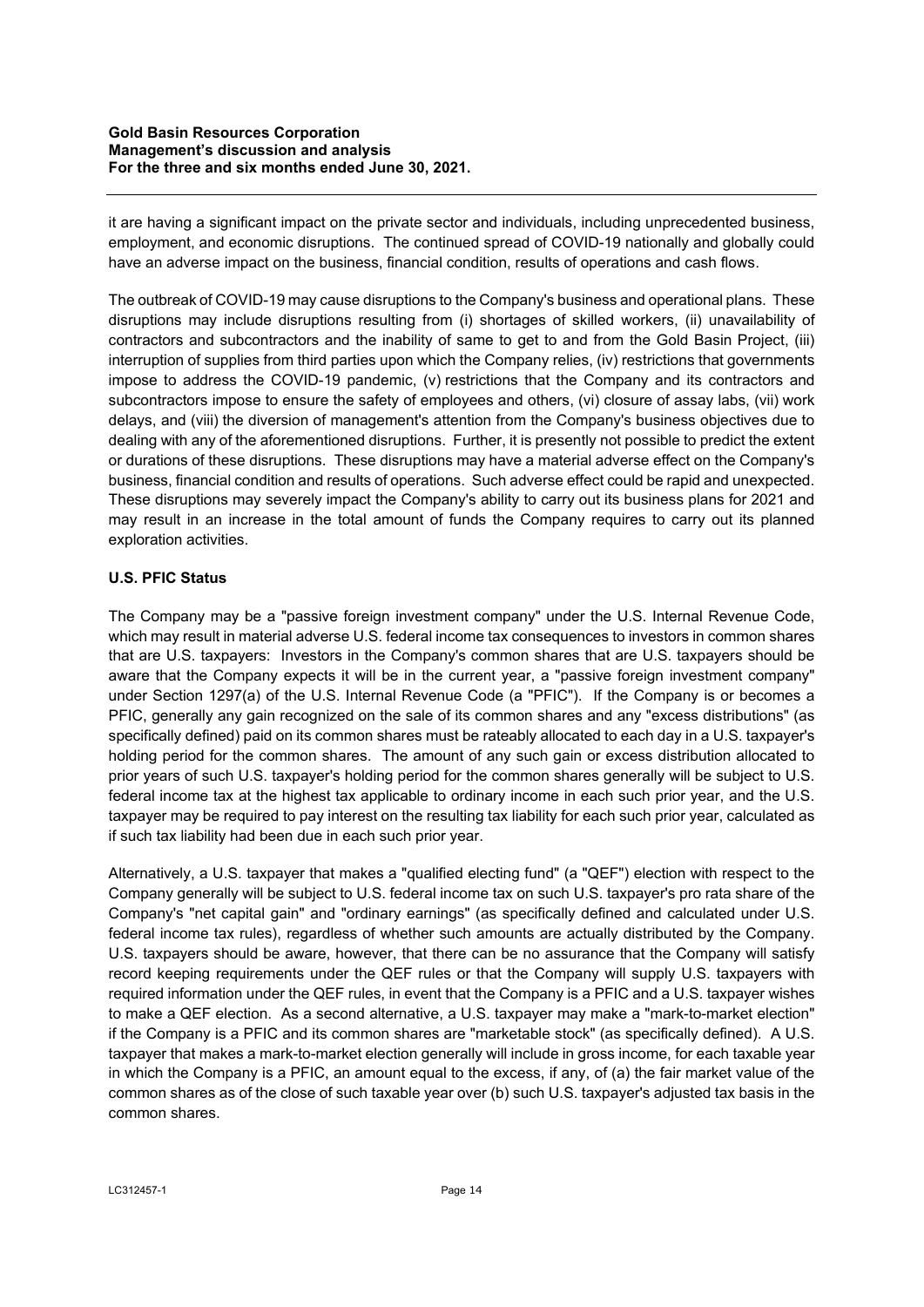The above paragraphs contain only a summary of certain U.S. federal income tax considerations. Investors should consult their own tax advisor regarding the PFIC rules and other U.S. federal income tax consequences of the acquisition, ownership, and disposition of common shares of the Company.

# **SELECTED INFORMATION**

| Financial year ended                  | June 30, 2021 | December 31, 2020 | December 31, 2019 |
|---------------------------------------|---------------|-------------------|-------------------|
| Total revenues                        | \$ nil        | \$nil             | $$$ nil           |
| Net loss                              | \$(4,090,941) | \$ (3, 146, 552)  | \$(183, 633)      |
| Per share                             | \$(0.01)      | \$ (0.09)         | \$(0.02)          |
| Total assets                          | \$15,012,708  | \$15,746,528      | \$307,046         |
| Total long-term financial liabilities | \$ nil        | \$ nil            | \$ nil            |

## **SUMMARY OF QUARTERLY RESULTS**

Below is a summary of the Company's last six quarterly results, selected from financial statements prepared under International Financial Reporting Standards:

|                                         | Year ending December<br>31.2021 |           | Year ending December 31, 2020 |             |            |           |
|-----------------------------------------|---------------------------------|-----------|-------------------------------|-------------|------------|-----------|
|                                         | Quarter 2                       | Quarter 1 | Quarter 4                     | Quarter 3   | Quarter 2  | Quarter 1 |
| Net cost recovery/ (loss)<br>per share  | (302, 827)                      | (372.921) | 816.555                       | (3,832,451) | (102, 539) | (28, 117) |
| Basic/diluted recover/loss<br>per share | (0.01)                          | (0.01)    | 0.01/0.01                     | (0.01)      | (0.01)     | (0.00)    |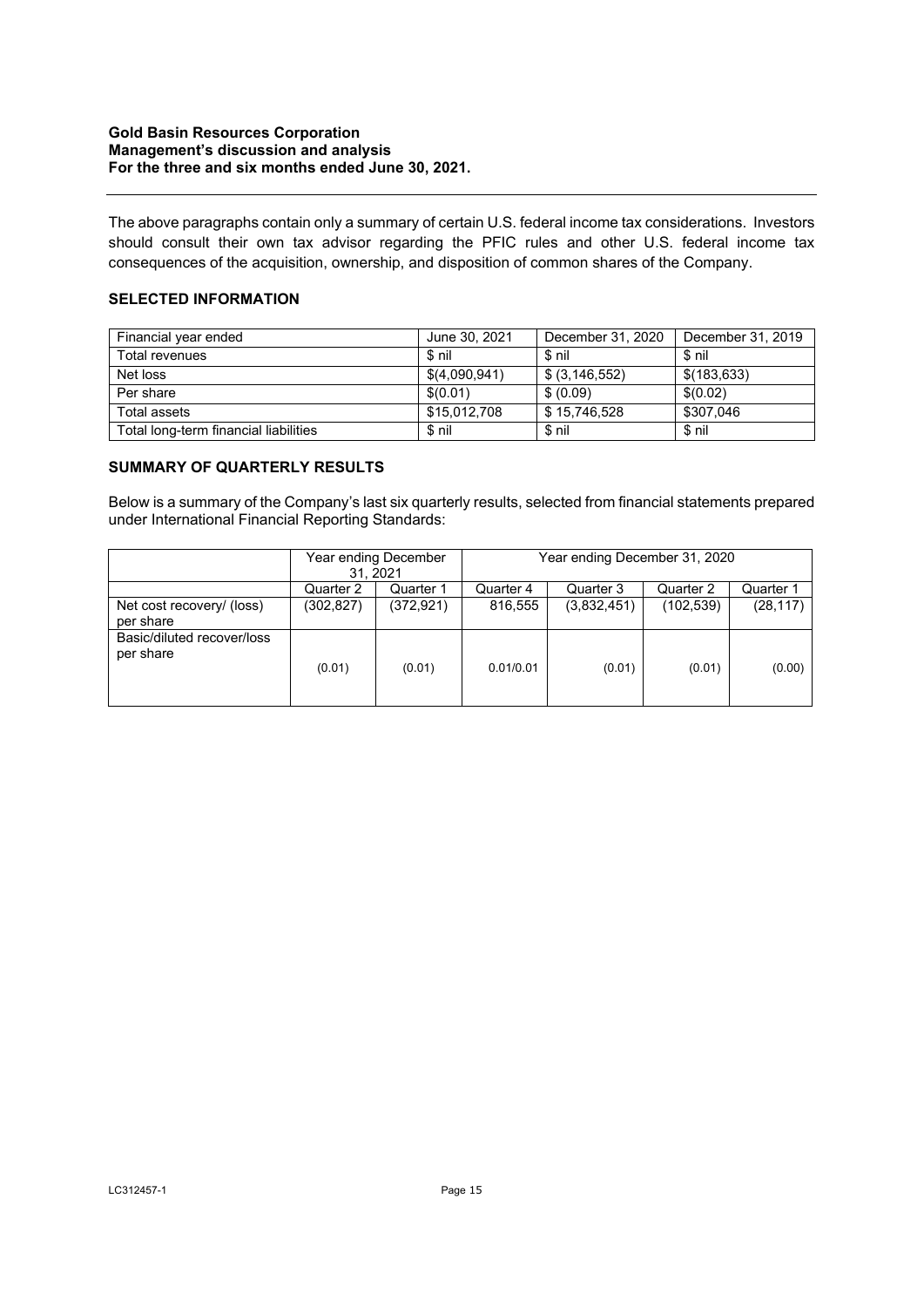## **Financial Performance**

## **Three and six months ended June 30, 2021**

|                                          | Quarter<br>ended June<br>30, 2021 | Quarter<br>ended June<br>30, 2020 | <b>Six months</b><br>ended 30<br><b>June 2021</b> | <b>Six months</b><br>ended 30 June<br>2020 |
|------------------------------------------|-----------------------------------|-----------------------------------|---------------------------------------------------|--------------------------------------------|
|                                          |                                   | \$                                | \$                                                |                                            |
| <b>EXPENSES</b>                          |                                   |                                   |                                                   |                                            |
| Advertising and promotion                | 21,821                            |                                   | 44,836                                            |                                            |
| Amortization; right-of-use asset         | 5,668                             |                                   | 6,462                                             |                                            |
| Depreciation                             | 766                               |                                   | 766                                               |                                            |
| Consulting                               | 18,697                            |                                   | 51,526                                            |                                            |
| Filing fees                              | 2,250                             | 1,699                             | 4,500                                             | 2,523                                      |
| Foreign exchange                         | 1,152                             |                                   | 346                                               |                                            |
| Insurance                                |                                   | 10,794                            |                                                   | 10,794                                     |
| Interest and accretion                   | (1,939)                           |                                   | 1,522                                             |                                            |
| Listing fees                             | 16,504                            | 4,993                             | 51,103                                            | 7,143                                      |
| Management fees                          | 25,109                            | 9,000                             | 126,943                                           | 22,000                                     |
| Office and administrative                | 5,070                             | 3,956                             | 27,387                                            | 8,268                                      |
| Professional fees                        | 182,714                           | 24,325                            | 263,248                                           | 29,866                                     |
| Rent                                     |                                   | 2,250                             |                                                   | 4,500                                      |
| Share-based payments                     | 93,736                            |                                   | 93,736                                            |                                            |
| Travel                                   | 1,373                             |                                   | 3,375                                             |                                            |
| <b>Total expenses</b>                    | 372,921                           | 57,017                            | 675,748                                           | 85,094                                     |
|                                          |                                   |                                   |                                                   |                                            |
|                                          |                                   |                                   |                                                   |                                            |
| <b>Exploration and evaluation assets</b> | 589,058                           |                                   | 1,269,651                                         |                                            |

Net loss in the three (\$372,921) and six months (\$675,748) ended June 30, 2021, compared to the net loss three (\$57,017) and six months (\$85,094) in the same period in June 2020.

## **Advertising and promotion**

The Company increased its promotional activities commensurate with exploration activity.

### **Depreciation and Amortization Expenses**

Depreciation and amortization expenses increased with the opening of exploration office and purchase of office fittings and equipment.

# **Consulting**

Costs attributable to appointment of CFO and production of accounts in-house.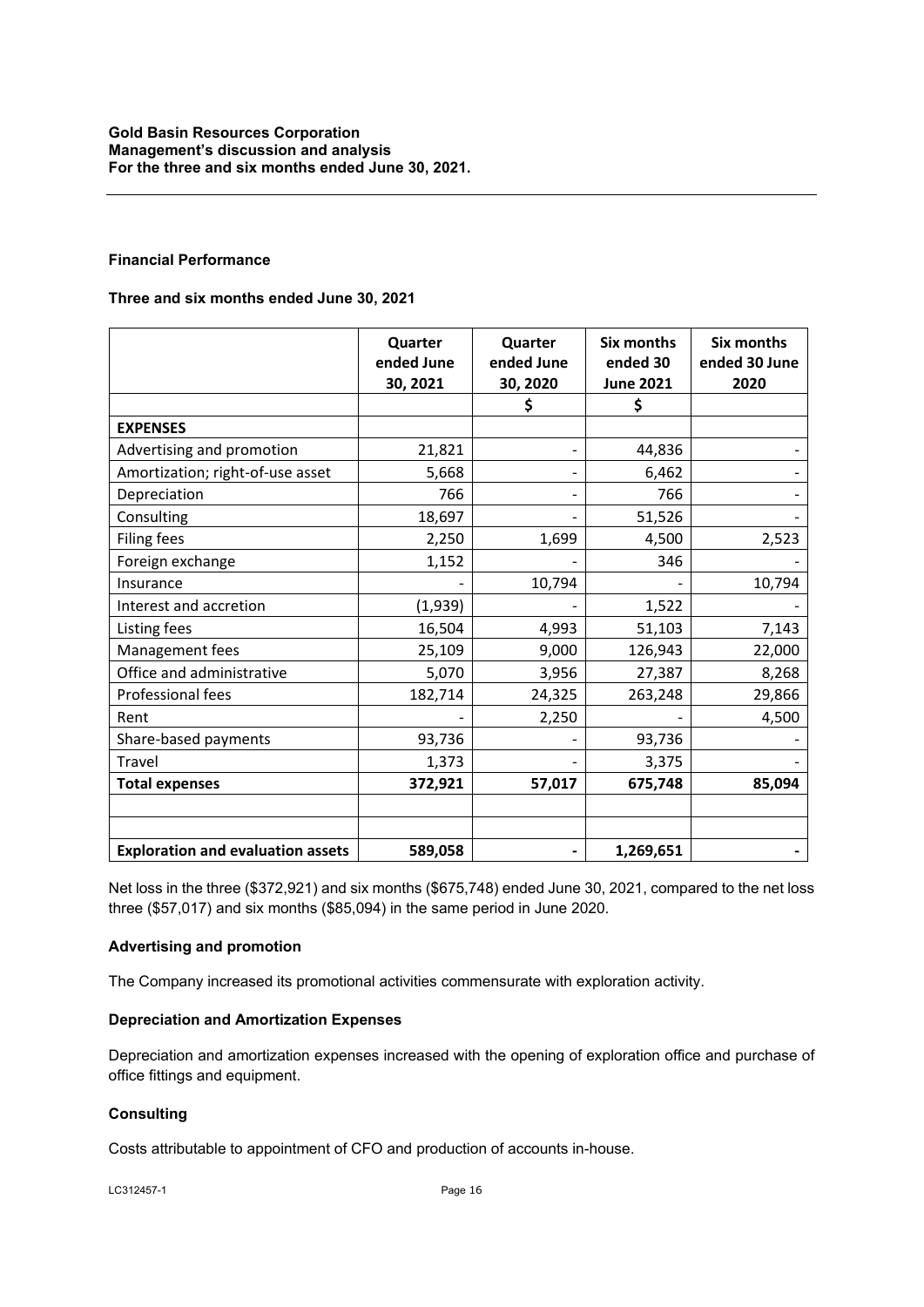## **Listing Fees**

Increase primarily attributable to application to listing on OTCQB exchange.

#### **Management fees**

Increase of \$3,109 due to increase in directors acting in an executive capacity. During the period, \$ 108,000 was re- allocated to exploration administration.

#### **Office and administrative**

The Company opened an exploration office and costs increased with commensurate with drilling and exploration activity.

### **Professional Fees**

Increase in costs are attributable to applications to listing on OTCQB Venture Markets.

#### **Exploration**

As discussed above the company continued with its exploration in Arizona, exploration costs for threemonth period and six month period ended June 30, 2021 \$589,058 and \$1,269,651 respectively

### **Liquidity and Capital Resources**

Total shareholders' equity as of June 30, 2021, was \$14,868,027 (June 30, 2020: 216,624) as follows:

| Balance as of December 31, 2020 | \$15,332,500 |
|---------------------------------|--------------|
| Warrants exercised              | 173,750      |
| <b>Options Exercised</b>        | 5,280        |
| <b>Share Based Payments</b>     | 93.736       |
| Foreign currency translation    | (61, 491)    |
| Current period loss             | (675, 748)   |
| Balance as of June 30, 2021     | \$14,868,027 |

The Company ended the year with cash of \$ 285,206, a decrease of \$1,923,289 from December 31, 2020.

Working capital was \$218,139 as of June 30, 2021, compared to \$80,136 as of June 30, 2020.

The Company does not generate cash flows from operations and accordingly, the Company will need to raise additional funds through the issuance of shares. When acquiring an interest in mineral properties through purchase or option the Company will sometimes issue common shares to the vendor or optionee of the property as partial or full consideration for the property interest to conserve its cash. Although, the Company has been successful in raising funds in the past there can be no assurance that the Company will be able to raise sufficient funds in the future, in which case the Company may be unable to meet obligations in the normal course of business. These factors may cast significant doubt regarding the Company's ability to continue as a going concern. Should the Company be unable to discharge liabilities in the normal course of business, the net realizable value of the Company's assets may be materially less than amounts on the statement of financial position.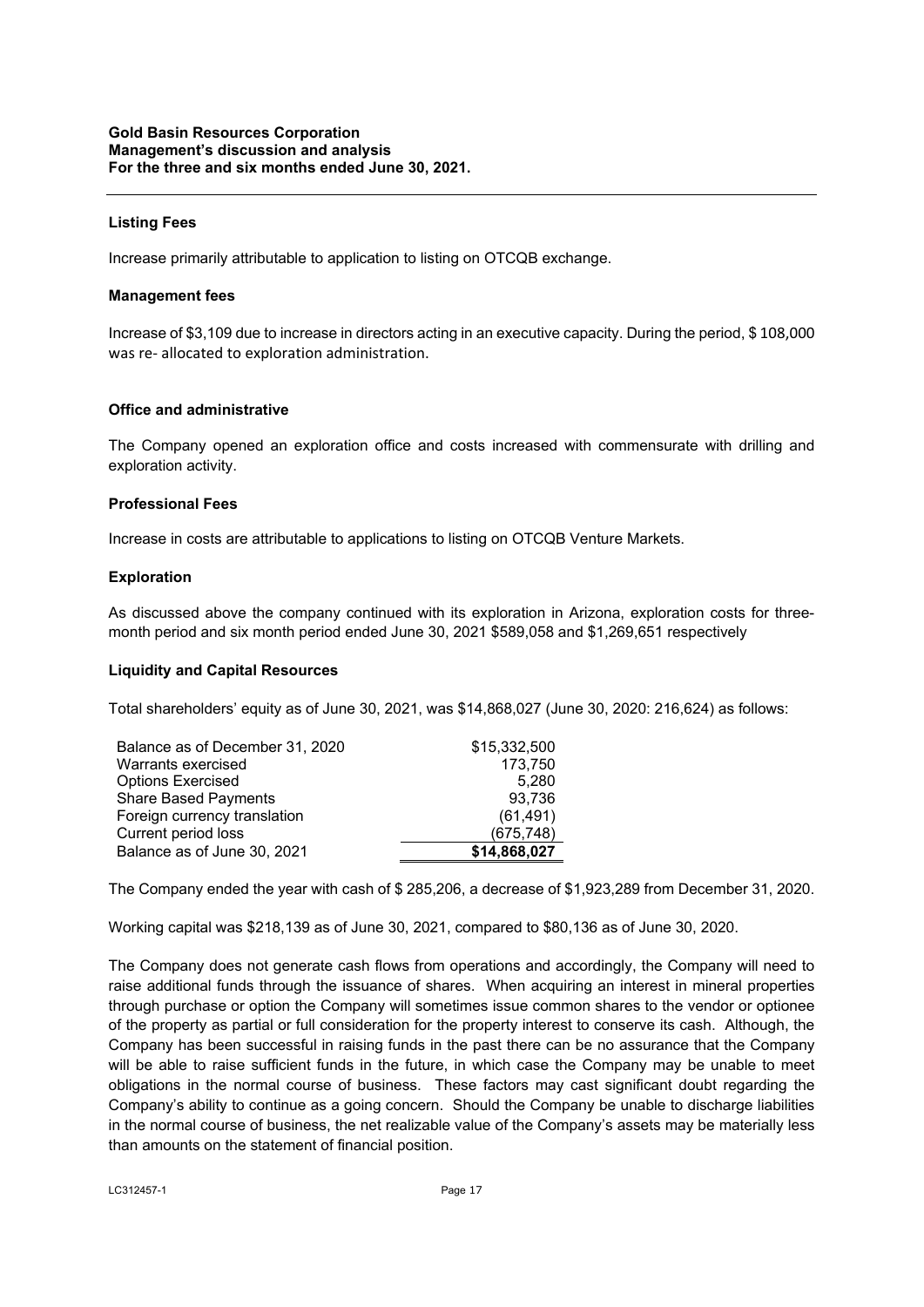### **Share Capital**

During the three months ended June 30, 2021, the Company had the following share capital transactions:

- (i) On April 8, 2021, the Company issued 300,000 common shares pursuant to the exercise of warrants at an exercise price of \$0.05 per share for gross proceeds of \$15,000.
- (ii) On May 3, 2021, the Company issued 49,500 common shares pursuant to the exercise of options at an exercise price of \$0.10 per share for gross proceeds of \$4,950.
- (iii) On May 12, 2021, the Company issued 150,000 common shares pursuant to the exercise of warrants at an exercise price of \$0.05 per share for gross proceeds of \$7,500.
- (iv) On May 21, 2021, the Company issued 22,500 common shares pursuant to the exercise of warrants at an exercise price of \$0.05 per share for gross proceeds of \$1,125.
- (v) On June 17, 2021, the Company issued 694,299 common shares pursuant to the exercise of 690,999 warrants at an exercise price of \$0.05 per share for gross proceeds of \$34,550 and the exercise of 3,300 options at an exercise price of \$0.10 per share for gross proceeds of \$330.
- (vi) On June 28, 2021, the Company issued 2,211,500 common shares pursuant to the exercise of warrants at an exercise price of \$0.05 per share for gross proceeds of \$110,575

### **Stock Options**

The Company has at the period end 7,427,100 options outstanding with an average exercise price of \$0.33 and an average remaining life of 1.82 years.

The Company has granted 300,000 incentive stock options to consultants with an exercise price of \$0.38 per share for a period of one year from the date of grant. During the period, 52,800 options were exercised for \$0.10 per share with gross proceeds of \$5,280

### **Warrants**

The Company has at the period end 14,009,663 warrants outstanding with a weighted average price of \$0.37 and an average remaining life of 0.14 years.

On July 28, 2021, 4,055,750 warrants expired and on July 31, 2021, 8,876,913 warrants expired. On August 19, 2021, 7,708,096 warrants were issued with an exercise price of \$0.45 per share expiring August 19, 2022. At the date of this report, there were 8,785,096 warrants on issue, 1,077,000 warrants outstanding with an exercise price of \$0.05 per share expiring November 6, 2021, and 7,708,096 warrants with an exercise price of \$0.45 per share expiring August 19, 2022.

#### **Commitments and Contingencies**

Company has no material or significant commitments or contingencies other than certain cash payments, common share issuances and exploration expenditures related to the Gold Basin Project.

### **Related Party Transactions**

Related parties consist of companies owned by executive officers and directors.

Parties are considered to be related if one party has the ability, directly or indirectly, to control the other party or exercise significant influence over the other party in making financial and operating decisions. Related parties may be individuals or corporate entities. A transaction is considered to be a related party transaction when there is a transfer of resources or obligations between related parties.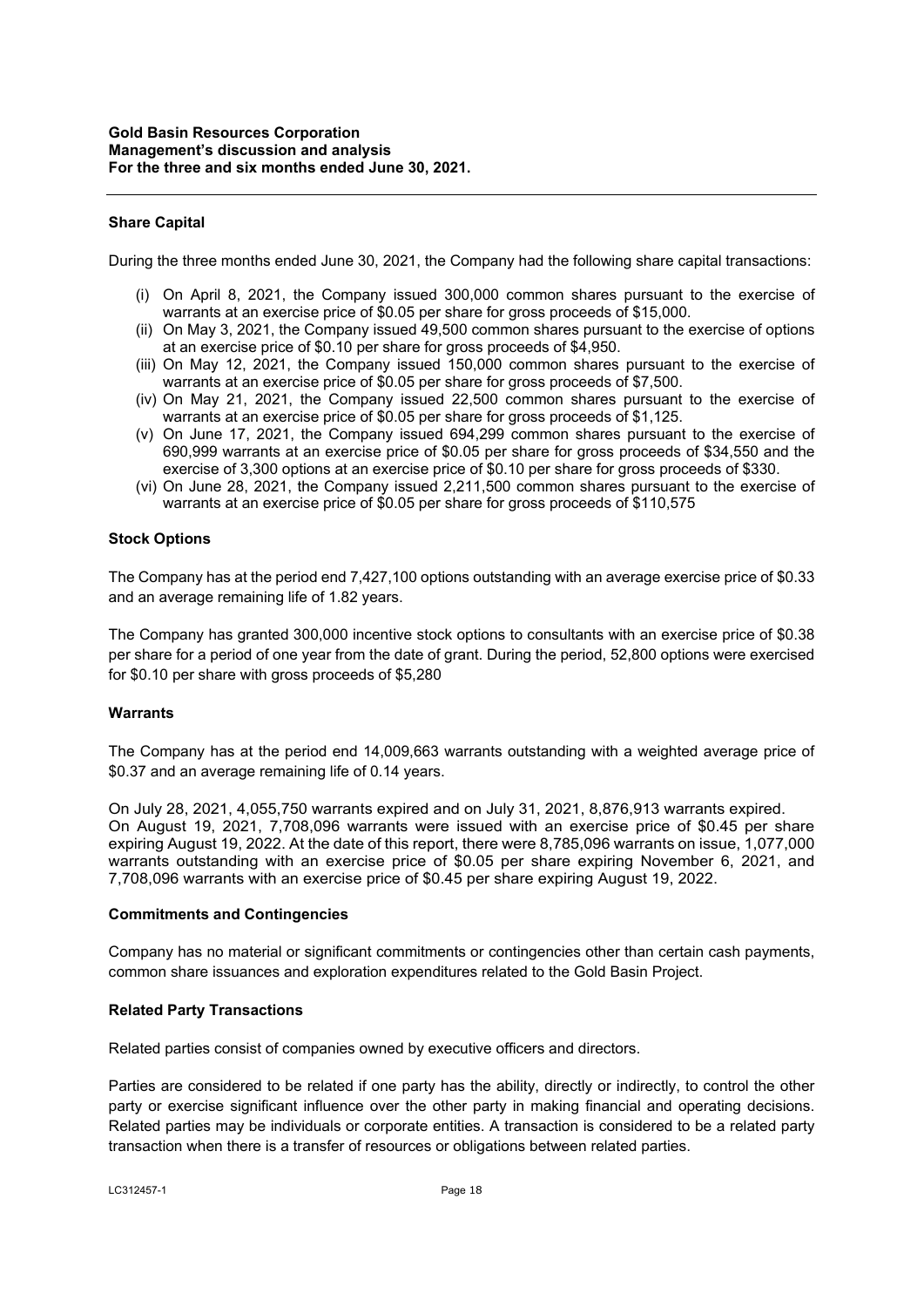The Company had incurred the following key management personnel cost from related parties:

|               | <b>Quarter Ended</b><br>June 30 2021 |
|---------------|--------------------------------------|
|               | ъ                                    |
| Director Fees | 99,323                               |
| CEO.          | 29.395                               |

### **Off Balance Sheet Transactions**

The Company has no off-balance-sheet transactions.

### **Proposed Transactions**

The Company has no proposed transactions to report.

### **Critical Accounting Estimates**

Please refer to the December 31, 2020 audited financial statements on www.sedar.com for critical accounting estimates.

## **FINANCIAL INSTRUMENTS**

International Financial Reporting Standards 7, *Financial Instruments: Disclosures*, establishes a fair value hierarchy that reflects the significance of the inputs used in making the measurements. The fair value hierarchy has the following levels:

Level 1 - quoted prices (unadjusted) in active markets for identical assets or liabilities;

Level 2 - inputs other than quoted prices included in Level 1 that are observable for the asset or liability, either directly (i.e., as prices) or indirectly (i.e., derived from prices); and

Level 3 - inputs for the asset or liability that are not based on observable market data (unobservable inputs).

### Fair Value of Financial Instruments

The Company's financial assets include cash and are classified as Level 1. The carrying value of these instruments approximates their fair values due to the relatively short periods of maturity of these instruments. Assets measured at fair value on a recurring basis were presented on the Company's statements of financial position as at June 30, 2021 are as follows:

|      | <b>Fair Value Measurements Using</b>                                                   |                                                           |                                                    |         |
|------|----------------------------------------------------------------------------------------|-----------------------------------------------------------|----------------------------------------------------|---------|
|      | Quoted Prices in<br><b>Active Markets</b><br>For Identical<br>Instruments<br>(Level 1) | Significant<br>Other<br>Observable<br>Inputs<br>(Level 2) | Significant<br>Unobservable<br>Inputs<br>(Level 3) | Total   |
|      | \$                                                                                     | \$                                                        | \$                                                 | \$      |
| Cash | 285,206                                                                                |                                                           |                                                    | 285,206 |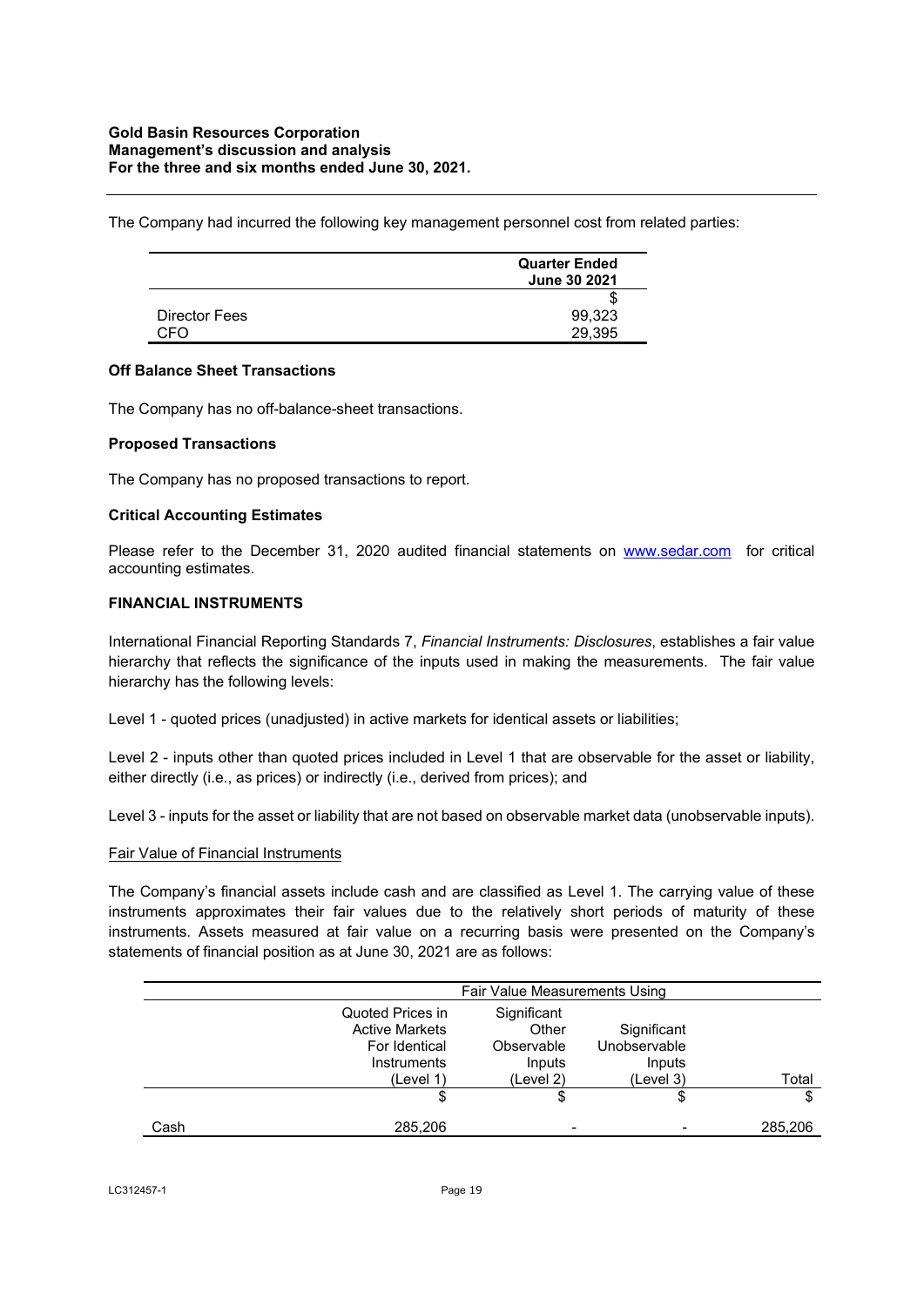### *Fair value*

The fair value of the Company's financial instruments approximates their carrying value as at June 30, 2021 because of the demand nature or short-term maturity of these instruments.

### *Financial risk management objectives and policies*

The Company's financial instruments include cash and accounts payable. The risks associated with these financial instruments and the policies on how to mitigate these risks are set out below. Management manages and monitors these exposures to ensure appropriate measures are implemented on a timely and effective manner.

## (i) *Currency risk*

The Company is exposed to foreign currency risk on fluctuations related to cash, leases, due from related parties and accounts payable and accrued liabilities that are denominated in AUS dollars. 10% fluctuations in the AUS dollar against the Canadian dollar have affected comprehensive loss for the period by approximately \$28,520 (June 30, 2020 – \$nil).

## (ii) *Interest rate risk*

The Company is exposed to interest rate risk on the variable rate of interest earned on bank deposits. The fair value interest rate risk on bank deposits is insignificant as the deposits are short-term.

The Company has not entered into any derivative instruments to manage interest rate fluctuations.

### (iii) *Credit risk*

Credit risk is the risk of loss associated with the counterparty's inability to fulfill its payment obligations. Financial instruments that potentially subject the Company to concentrations of credit risks consist principally of cash. To minimize the credit risk the Company places these instruments with a high-quality financial institution.

### (iv) *Liquidity risk*

In the management of liquidity risk of the Company, the Company maintains a balance between continuity of funding and the flexibility through the use of borrowings. Management closely monitors the liquidity position and expects to have adequate sources of funding to finance the Company's projects and operations.

### **DISCLOSURES**

# *Additional Information as specified by National Instrument 51-102*

Additional information on the Company is available on SEDAR at http://www.sedar.com.